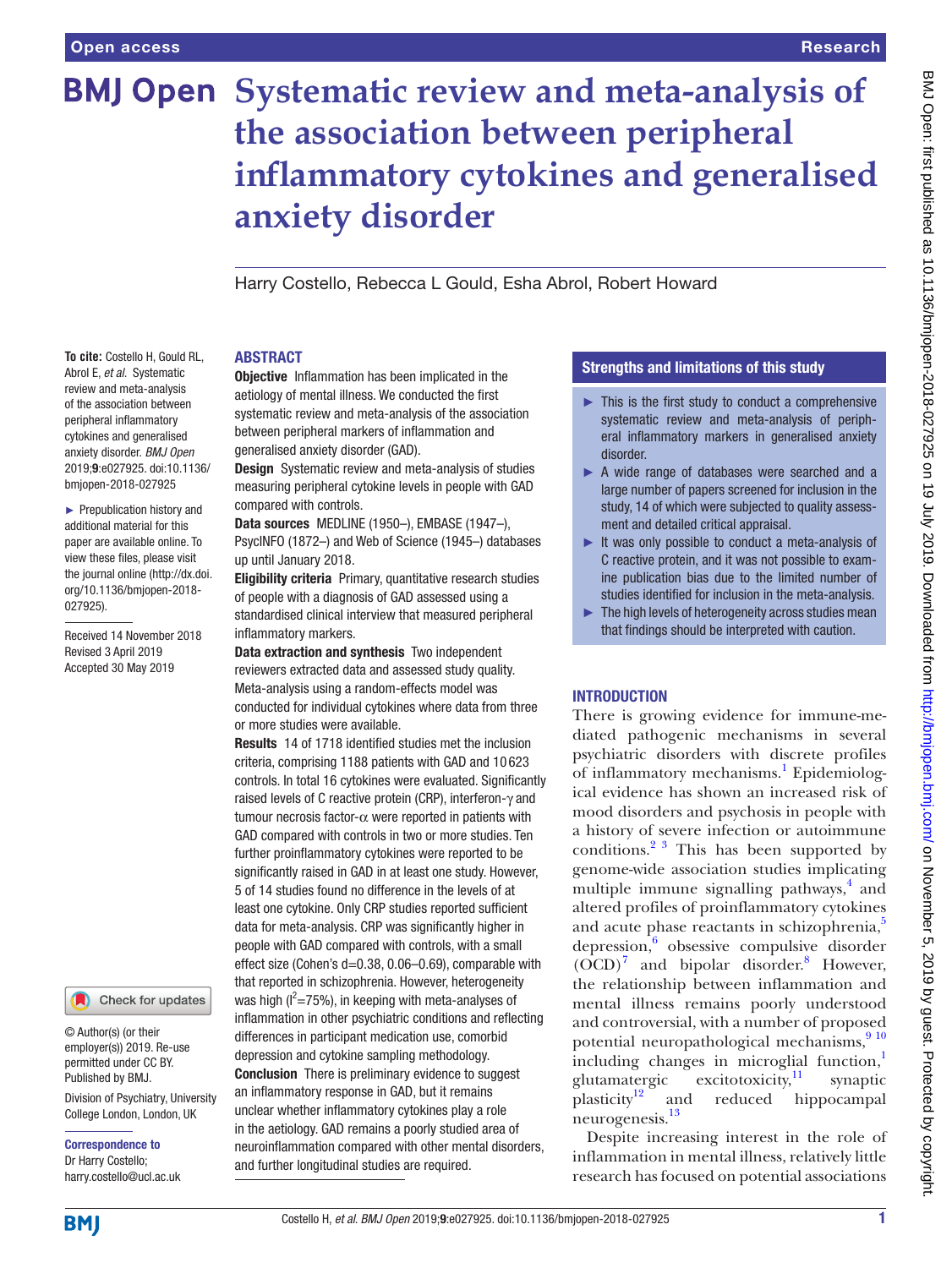with anxiety disorders.<sup>14</sup> These are common, with an estimated lifetime prevalence of 7.3%–28.8%, are associated with substantial functional impairment and are estimated to cost between \$42 and \$47billion to the US economy each year.<sup>1516</sup> However, only 60% of patients are thought to respond to pharmacological and psychological treatments, and understanding of the underlying pathophysi-ological mechanisms of anxiety disorders remains poor.<sup>[17](#page-14-13)</sup>

Generalised anxiety disorder (GAD) is the most common anxiety disorder, with a degree of associated disability equivalent to that of major depressive disorder  $(MDD)$ .<sup>18</sup> Despite psychopharmacological<sup>19</sup> and psychological<sup>20</sup> treatments showing effectiveness in GAD,  $42\%$ of people living with GAD experience ongoing symptoms after 12 years, and half of remitted patients experi-ence recurrence.<sup>[18](#page-14-14)</sup> GAD is more prevalent in those with inflammatory conditions such as rheumatoid arthritis  $(RA)$ ,  $^{21}$   $^{22}$  with case series studies suggesting symptoms are less common with immune-modulating treatment targeting specific inflammatory cytokines.<sup>23</sup> The chronic clinical course and relatively high probability of recurrence in GAD, in addition to preliminary evidence of an inflammatory component in other anxiety disorders, $724$ suggest that inflammation could be an important neurobiological mechanism in the aetiology of this disorder.

To date, two previous reviews of inflammatory biomarkers in GAD have been conducted. Of these, however, one was a narrative review<sup>[25](#page-15-0)</sup> and the other was restricted to literature published within the last decade,  $14$ and with a focus on all anxiety disorders. Both reviews reported that there was preliminary evidence for inflammatory changes in GAD. However, only three studies were identified by the systematic review reporting cytokine changes in GAD and no meta-analysis was performed. No study to date has conducted a comprehensive systematic review and meta-analysis of all current literature focusing on GAD or commented on the longitudinal association between inflammation and GAD.

We aimed to systematically review the cross-sectional and longitudinal associations between inflammatory biomarkers and GAD, and perform the first meta-analysis of inflammatory biomarkers in GAD.

#### **METHODS**

We conducted a systematic review of studies that had included people with GAD who had undergone peripheral cytokines measurement and a between-group meta-analysis of cytokine levels in people with GAD compared with controls. We conducted the study according to the Preferred Reporting Items for Systematic Reviews and Meta-Analyses guidelines.<sup>[26](#page-15-1)</sup>

We searched MEDLINE (1950–), EMBASE (1947–), PsycINFO (1872–) and Web of Science (1945–) databases up until January 2018. Reference lists of eligible studies were then searched for further ones that met the eligibility criteria.

BMJ Open: first published as 10.1136/bmijopen-2018-027925 on 19 July 2019. Downloaded from http://bmjopen.bmj.com/ on November 5, 2019 by guest. Protected by copyright BMJ Open: first published as 10.1136/bmjopen-2018-027925 on 19 July 2019. Downloaded from <http://bmjopen.bmj.com/> on November 5, 2019 og asst. Protected by copyright.

Our search terms (see online [supplementary appendix](https://dx.doi.org/10.1136/bmjopen-2018-027925)  [1](https://dx.doi.org/10.1136/bmjopen-2018-027925) for further details) were the following: (inflammat\* or cytokine or interferon or IFN or interleukin or 'translocator protein' or TSPO or 'tumour necrosis factor' or 'tumor necrosis factor' or TNF or IL-1 or IL-2 or IL-4 or IL-7 or IL-6 or IL-8 or IL-10 or migroglia or t-cell or lymphocyte or 'C-reactive protein' or 'C reactive protein' or CRP or 'acute phase protein' or 'fibrinogen') and ('generalised anxiety disorder' or 'generalized anxiety disorder' or GAD or worry).

We included primary, quantitative research studies (including unpublished theses and dissertations), written in any language, that included people with a diagnosis of GAD assessed using standardised clinical interview (eg, Structured Clinical Interview for  $DSM^{27}$  or standardised psychometric instruments. Studies reported cross-sectional or longitudinal data in clinical or community populations. Cross-sectional studies measured inflammatory biomarker concentrations in anxious people versus non-anxious healthy controls, while longitudinal studies measured inflammatory biomarker concentrations at baseline and anxiety scores at follow-up. Inflammatory markers were measured in the unstimulated state (no antigen-induced stimulation of cytokine production) and sampled from peripheral blood, cerebrospinal fluid (CSF) or saliva at any time of day. Exclusion criteria included studies with less than five participants, studies on animals and studies where subjects were participants in the treatment arms of clinical trials.

### Patient and public involvement

There was no patient or public involvement in the study.

### Data extraction and quality assessment

Data were extracted and quality assessed for all studies that met the eligibility criteria by two independent raters (HC, EA), with disagreements settled by consensus and discussion. For each cytokine, we extracted the means, variance estimates or 95% CIs and sample size for GAD and control groups. We also extracted demographic data (eg, age, sex) and clinical data (eg, medication use, comorbid depression, severity) where available. Authors were contacted for further information, where necessary.

Risk of bias and study quality were evaluated using the Newcastle-Ottawa Quality Assessment Scale.<sup>28</sup> Other potential confounding factors (including assay type and sensitivity, inflammatory marker analysis and recruitment methods) were also examined to allow more detailed bias and quality analysis of studies.

### Strategy for data synthesis

Separate meta-analyses were performed for individual biomarkers in GAD versus controls if sufficient data were available from a minimum of three studies. Due to different measurement methods and anticipated high heterogeneity, we estimated a standardised mean difference (SMD) for each inflammatory marker and used a random-effects model for meta-analysis, conducted using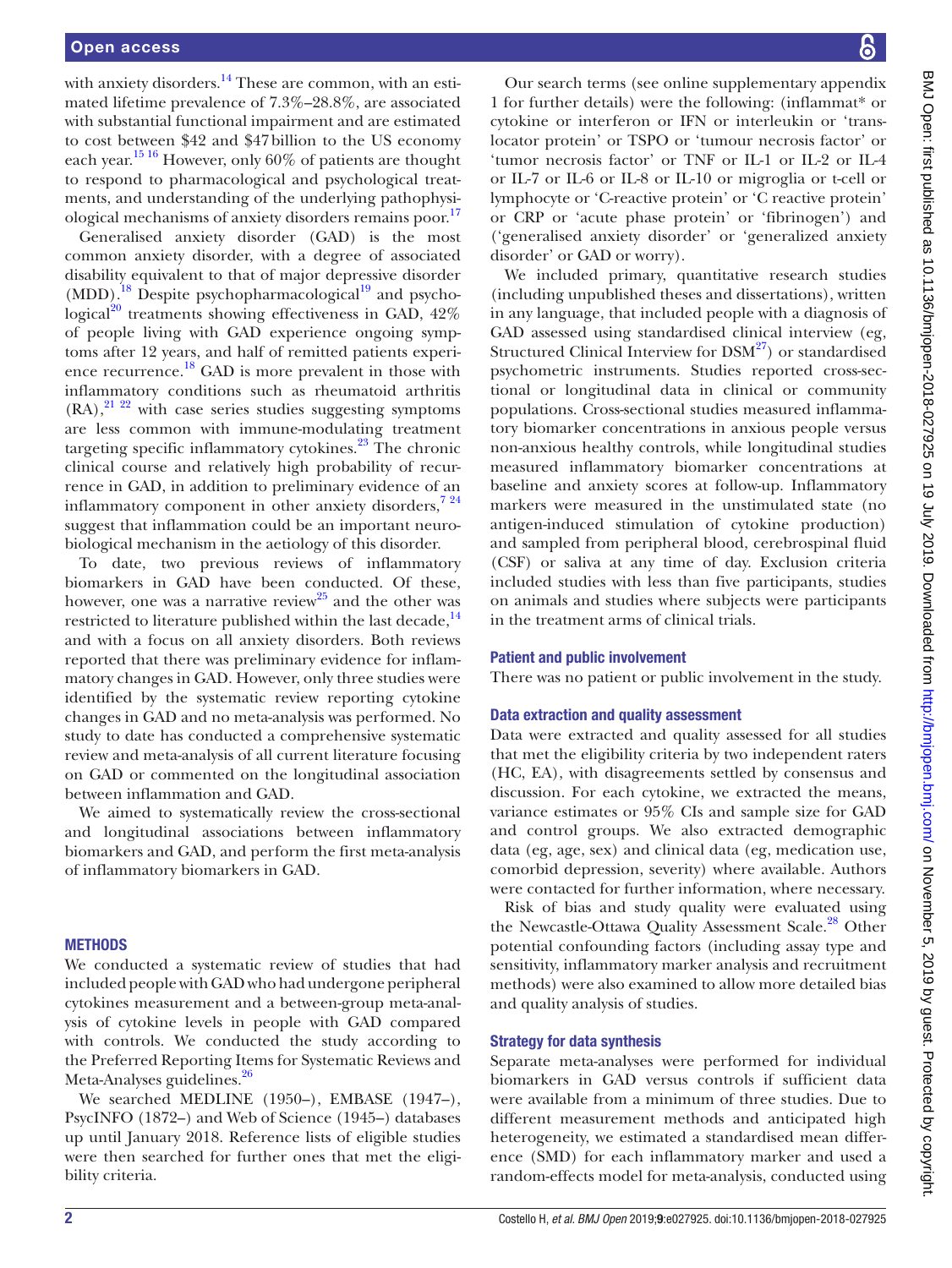

<span id="page-2-0"></span>Figure 1 Flow of studies in the systematic review and meta-analysis. GAD, generalised anxiety disorder.

RevMan V.5. Heterogeneity across studies was quantified with the  $I^2$  statistic, with a value of 25% typically regarded as low, 50% as medium and 75% as high.<sup>29</sup> If studies were longitudinal or trials of interventions with multiple data collection points, we examined baseline data only to avoid skewed meta-analysis from inclusion of more than one effect size from the same study.

# **RESULTS** Systematic review

We identified 1718 papers, excluded 1598 of these by titles and abstracts, and retrieved the remaining 120 papers, of which 14 met the eligibility criteria and were included in the final systematic review (see [figure](#page-2-0) 1).

The primary reasons for rejection were that no diagnosis of GAD was recorded or no inflammatory marker was measured.

The characteristics of the 14 included studies are shown in tables [1 and 2.](#page-3-0) Studies comprised a total of 1188 people with a diagnosis of GAD and 10623 controls, with a further 116 participants from a study that did not report GAD and control group sizes.

In total, 16 different cytokines were evaluated (see [table](#page-5-0) 2). C reactive protein (CRP) (9/14 studies, 64.2%), tumour necrosis factor-α (TNF-α) (6/14 studies, 42.9%), interleukin-6 (IL-6) (5/14 studies, 35.7%) and interferon-γ (IFN-γ) (3/14 studies, 21.4%) were the most commonly studied. All other cytokines were only analysed in two or less studies.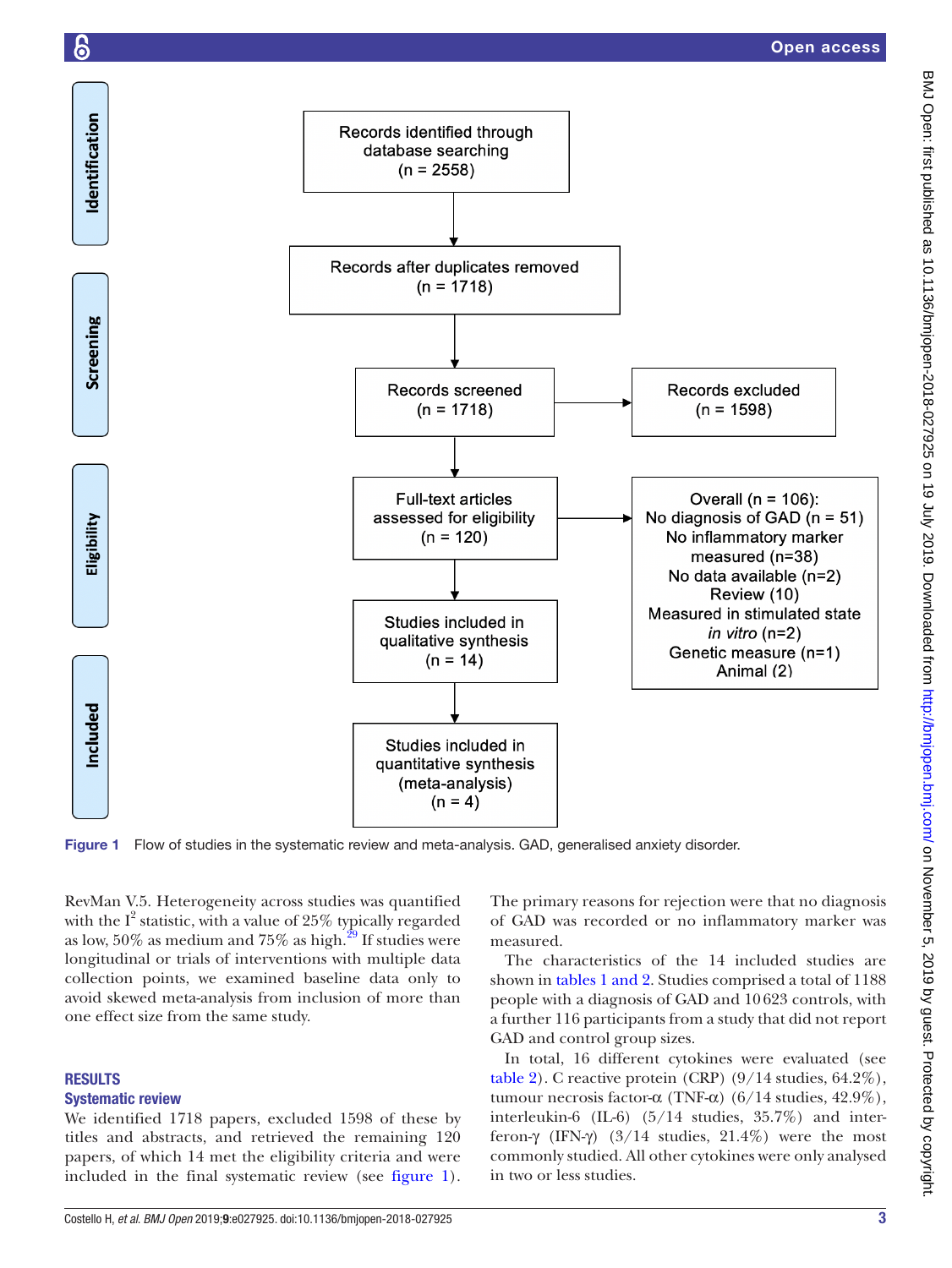<span id="page-3-0"></span>

| Table 1                            |           |                        | Study and clinical characteristics            |                 |                                 |                                                                                                                               |                                                          |                                                                                  |                   |                                                                     |               |                                                                             |                                 |                                                                 |                                                                                           |                                                               |                                                                                                                |
|------------------------------------|-----------|------------------------|-----------------------------------------------|-----------------|---------------------------------|-------------------------------------------------------------------------------------------------------------------------------|----------------------------------------------------------|----------------------------------------------------------------------------------|-------------------|---------------------------------------------------------------------|---------------|-----------------------------------------------------------------------------|---------------------------------|-----------------------------------------------------------------|-------------------------------------------------------------------------------------------|---------------------------------------------------------------|----------------------------------------------------------------------------------------------------------------|
|                                    |           |                        |                                               | z               |                                 | Standardised                                                                                                                  |                                                          | Age (years, SD)                                                                  |                   | % Female                                                            |               | <b>IMB</b>                                                                  |                                 |                                                                 |                                                                                           |                                                               |                                                                                                                |
| Study                              |           | Country Study type     | Inflammatory<br>markers                       | GAD             | Control                         | assessment/<br>diagnostic<br>crit era                                                                                         | measure<br>Anxiety                                       | GAD                                                                              | Control           | GAD                                                                 | Control       | GAD                                                                         | Control                         | smoking<br>Current                                              | Medicated                                                                                 | Physical health<br>comorbidities                              | comorbidities<br><b>Mental health</b>                                                                          |
| Bankier et al <sup>38</sup> USA    |           | Case-control           | CRP                                           | $\frac{5}{1}$   | 30                              | SCID, DSM-IV                                                                                                                  | $rac{\pi}{2}$                                            | $rac{\pi}{2}$                                                                    | 67.6<br>(12.7)    | $rac{\pi}{2}$                                                       | 33%           | $rac{\pi}{2}$                                                               | $\frac{R}{Z}$                   | GAD: NR<br>Controls: 10%                                        | $rac{\pi}{2}$                                                                             | All participants<br>had CVD.<br>Excluded other<br>conditions. | Excluded.                                                                                                      |
| Copeland<br>et al <sup>39</sup>    | USA       | prospective<br>Cohort, | CRP                                           | 146             | 5664                            | Psychiatric<br>Assessment <16,<br>Assessment >16,<br>DSM-IV criteria<br>Young Adult<br>Adolescent<br>Psychiatric<br>Child and | Total number<br>$(range: 0-6)$<br>symptoms<br>of anxiety | (odds or means<br>ratio 1.12 (1.03-<br>1.22) with GAD dx)<br>14.21, all subjects |                   | means ratio 2.02<br>$(1.04-3.92)$ with<br>GAD dx)<br>48.7% (odds or |               | 22.37 (5.62) (odds<br>$1.08(1.05 - 1.11)$<br>or means ratio<br>with GAD dx) |                                 | with GAD: 2.86)<br>13.5% (odds/<br>Total sample:<br>means ratio | (odds/means<br>medication'<br>su' %2.08<br>ratio with<br>GAD: 2.00)                       | trecent health<br>34.7% had<br>ailments'.                     | sample: 39.9%<br>comorbid MDD.<br>Total                                                                        |
| De Berardis<br>et al <sup>42</sup> | Canada    | sectional<br>Cross-    | CRP                                           | $\overline{70}$ | No<br>control                   | SCID, DSM-IV                                                                                                                  | $\frac{1}{2}$ (score >20 for<br>inclusion)<br>HAM-A      | 28.2<br>(5.3)                                                                    | Ţ                 | 51.40%                                                              | Ţ             | (1.67)<br>22.1                                                              | T.                              | $\frac{1}{2}$                                                   | Excluded.                                                                                 | Excluded.                                                     | comorbid mental<br>participants had<br>Excluded other<br>Total sample:<br>alexithymia.<br>44.3% of<br>illness. |
| Hoge et al <sup>44</sup>           | USA       | RCT                    | $TNF-\alpha$ , IL-6                           | $\overline{70}$ | control<br>$\frac{\circ}{\sim}$ | SCID, DSM-IV                                                                                                                  | $\widetilde{\Xi}$                                        | 39.12                                                                            | $\mathbf{I}$      | 45.70%                                                              | $\mathbf{I}$  | $\frac{\mathbb{E}}{\mathbb{E}}$                                             | $\mathbf{I}$                    | $\frac{\alpha}{2}$                                              | Excluded.                                                                                 | Excluded                                                      | comorbid mental<br>comorbid MDD.<br>Excluded other<br>GAD: 14.3%<br>illness.                                   |
| Hou et al <sup>47</sup>            | š         | Case-control           | IL-4, IL-10,<br>TNF- $\alpha$ , IFN- $\gamma$ | 54              | 64                              | MINI, DSM-<br>IV, ICD-10 criteria                                                                                             | HADS, GAD-7<br>(score >10 for<br>inclusion)              | (14.45)<br>35.06                                                                 | 25.75<br>(8.87)   | 34%                                                                 | 50%           | 24.84                                                                       | 22.45                           | Controls: 34%<br>GAD: 22%                                       | medication.<br>medication<br>'anxiolytic'<br>Excluded<br>67% use<br>GAD:<br>other<br>use. | <b>Excluded</b>                                               | Excluded.                                                                                                      |
| Khandaker<br>et al <sup>33</sup>   | $\preceq$ | Cohort,<br>prospective | CRP                                           | 26              | 3392                            | DAWBA, DSM-IV<br>criteria                                                                                                     | <b>DAWBA</b>                                             | 15.56<br>(0.24)                                                                  | 15.53<br>(0.31)   | 90%                                                                 | 52.30%        | 22.55<br>(3.52)                                                             | 21.40<br>(3.63)                 | $\frac{\alpha}{2}$                                              | $\frac{\pi}{2}$                                                                           | $\frac{\pi}{2}$                                               | comorbid mental<br>comorbid MDD.<br>Excluded other<br>GAD: 30.77%<br>illness.                                  |
| Korkeila et<br>al <sup>40</sup>    | Finland   | sectional<br>Cross-    | CRP, $TNF-\alpha$ ,<br>IFN-Y                  | 116             |                                 | <b>MINI</b>                                                                                                                   | $\frac{1}{2}$                                            | $rac{\pi}{2}$                                                                    | $rac{\pi}{2}$     | 100%                                                                | 100%          | All 25.3<br>(5.0)                                                           | $\mathop{\mathbb{E}}$           | Excluded.                                                       | $\widetilde{\Xi}$                                                                         | $\frac{1}{2}$                                                 | $rac{\pi}{2}$                                                                                                  |
| Nayek and<br>Ghosh <sup>34</sup>   | India     | Case-control           | CRP                                           | SO              | 50                              | ICD-10                                                                                                                        | $\frac{\alpha}{2}$                                       | 37.96<br>(10.7)                                                                  | (12.08)<br>37.00  | 54%                                                                 | 23%           | $\frac{\mathbb{E}}{\mathbb{E}}$                                             | $\frac{\mathbb{E}}{\mathbb{E}}$ | Excluded.                                                       | using HRT or<br>OCP. Other<br>medications<br>not reported<br>Excluded if                  | Excluded.                                                     | $\frac{\alpha}{2}$                                                                                             |
| Ogłodek et<br>al <sup>48</sup>     | Poland    | Case-control           | SDF-1, CCL-5,<br>MCP-1                        | 120             | 40                              | DSM-V                                                                                                                         | $\frac{\mathbb{E}}{\mathbb{E}}$                          | 41.4<br>(3.5)                                                                    | $40.8$<br>$(3.1)$ | 50%                                                                 | $\frac{1}{2}$ | $\frac{1}{2}$                                                               | $\frac{\mathbb{E}}{\mathbb{E}}$ | $\frac{\mathbb{E}}{\mathbb{E}}$                                 | Excluded.                                                                                 | <b>Excluded</b>                                               | comorbid mental<br>illness.<br>All participants<br>had comorbid<br>Excluded other<br>personality<br>disorder.  |
|                                    |           |                        |                                               |                 |                                 |                                                                                                                               |                                                          |                                                                                  |                   |                                                                     |               |                                                                             |                                 |                                                                 |                                                                                           |                                                               | Continued                                                                                                      |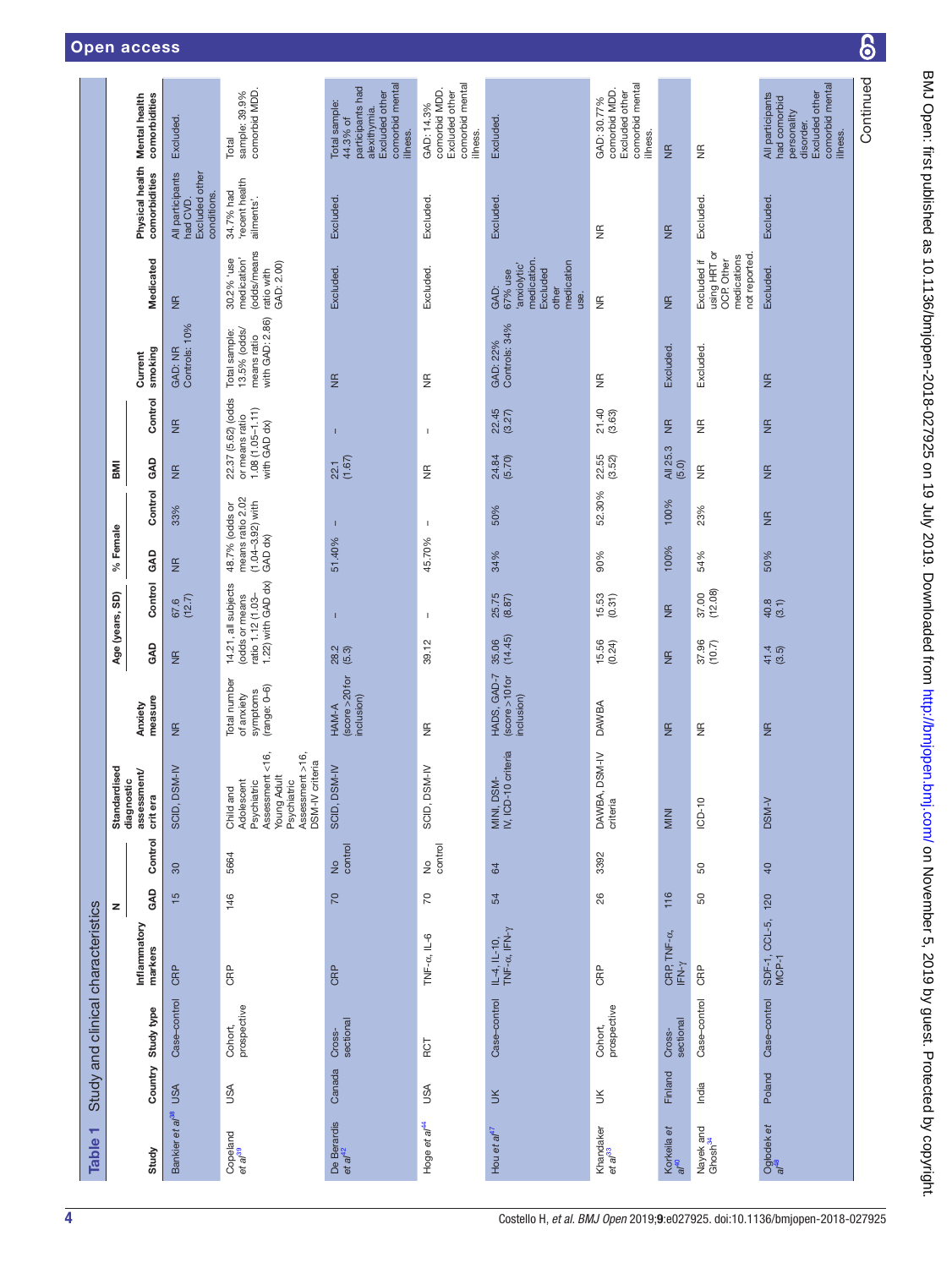|                                   | Table 1 Continued |                        |                                                                                      |                |                 |                                                                                                                                                                                                                                                                                                                                                                                                                                                                                                                                                                                                                                                                                                       |                           |                  |                           |               |               |                    |                    |                              |                    |                                                                                                                                                                                                                                                                                                                            |                                                                                          |
|-----------------------------------|-------------------|------------------------|--------------------------------------------------------------------------------------|----------------|-----------------|-------------------------------------------------------------------------------------------------------------------------------------------------------------------------------------------------------------------------------------------------------------------------------------------------------------------------------------------------------------------------------------------------------------------------------------------------------------------------------------------------------------------------------------------------------------------------------------------------------------------------------------------------------------------------------------------------------|---------------------------|------------------|---------------------------|---------------|---------------|--------------------|--------------------|------------------------------|--------------------|----------------------------------------------------------------------------------------------------------------------------------------------------------------------------------------------------------------------------------------------------------------------------------------------------------------------------|------------------------------------------------------------------------------------------|
|                                   |                   |                        |                                                                                      | z              |                 | Standardised                                                                                                                                                                                                                                                                                                                                                                                                                                                                                                                                                                                                                                                                                          |                           | Age (years, SD)  |                           | % Female      |               | 홂                  |                    |                              |                    |                                                                                                                                                                                                                                                                                                                            |                                                                                          |
|                                   |                   | Country Study type     | Inflammatory<br>markers                                                              | GAD            | Control         | assessment/<br>diagnostic<br>crit era                                                                                                                                                                                                                                                                                                                                                                                                                                                                                                                                                                                                                                                                 | measure<br>Anxiety        | GAD              | Control                   | GAD           | Control       | GAD                | Control            | smoking<br>Current           | Medicated          | Physical health<br>comorbidities                                                                                                                                                                                                                                                                                           | comorbidities<br><b>Mental health</b>                                                    |
| Tang et al <sup>35</sup>          | China             | Case-control           | IL-2, IL-5, IL-6,<br>IL-8, IL-12p70,<br>CRP, IL-1a,<br>IFN-y, GM-<br>CSF             | $\frac{48}{5}$ | 48              | MINI, DSM-IV                                                                                                                                                                                                                                                                                                                                                                                                                                                                                                                                                                                                                                                                                          | GAD-7, SAI,<br><b>IXI</b> | (12.21)<br>40.75 | (10.06)<br>39.56          | 58.33%        | 64.17%        | 22.56<br>(2.73)    | 22.69<br>(2.63)    | Controls: 23%<br>GAD: 29%    | Excluded.          | Excluded acute<br>comorbidities<br>Chronic<br>illness.<br>gi                                                                                                                                                                                                                                                               | Excluded.                                                                                |
| Totani et ar <sup>46</sup>        | <b>Italy</b>      | Case-control           | $IL-2, IL-10$                                                                        | $\frac{1}{4}$  | $\overline{10}$ | MINI, DSM-IV                                                                                                                                                                                                                                                                                                                                                                                                                                                                                                                                                                                                                                                                                          | GAD-7                     | $\frac{1}{2}$    | $\frac{\alpha}{2}$        | $\frac{1}{2}$ | $\frac{1}{2}$ | $\frac{1}{2}$      | $rac{\pi}{2}$      | $\frac{1}{2}$                | Excluded.          | $\frac{1}{2}$                                                                                                                                                                                                                                                                                                              | Excluded.                                                                                |
| Vogelzangs<br>et al <sup>36</sup> |                   | Holland Cohort         | CRP, IL-6,<br>$TNF-\alpha$                                                           | 454            | 556             | CIDI, DSM criteria                                                                                                                                                                                                                                                                                                                                                                                                                                                                                                                                                                                                                                                                                    | BAI                       | (13.1)           | Total sample: 41.8 66.90% |               |               | 25.6 (5.1)         |                    | Total sample:<br>38.2%       | $\frac{\pi}{2}$    | 4.9% diabetes<br>other chronic<br>Total sample:<br>mean of 0.4<br>6.2% CVD,<br>diseases.                                                                                                                                                                                                                                   | 58.4% comorbid<br>comorbid mental<br>Excluded other<br>Total sample:<br>illness.<br>MDD. |
| Yang et al <sup>45</sup>          | China             | Case-control           | $IL-1, IL-4,$<br>$NF-\alpha$                                                         | 28             | $\frac{1}{4}$   | MINI, DSM-IV                                                                                                                                                                                                                                                                                                                                                                                                                                                                                                                                                                                                                                                                                          | HAM-A                     | (6.9)<br>55.1    | 55.9<br>(5.6)             | 53.60%        | 48.80%        | 22.0<br>(4.4)      | 22.5<br>(3.7)      | Control: 24.4%<br>GAD: 35.7% | Excluded.          | Additional group<br>Excluded other<br>with comorbid<br>comorbidities.<br>asthma.                                                                                                                                                                                                                                           | Excluded.                                                                                |
| Zahm <sup>41</sup>                | USA               | prospective<br>Cohort, | CRP, IL-6,<br>TNF-α                                                                  | 93             | 728             | CDIS, DSM-IV                                                                                                                                                                                                                                                                                                                                                                                                                                                                                                                                                                                                                                                                                          | $\frac{\alpha}{2}$        | 68 (9.6)         |                           | 17%           |               | $\frac{\alpha}{2}$ | $\frac{\alpha}{2}$ | $\frac{\alpha}{2}$           | $\frac{\alpha}{2}$ | All patients had<br>history of CVD.                                                                                                                                                                                                                                                                                        | comorbid MDD,<br>ifetime history<br>GAD: 60.0%<br>86.2% had<br>MDD.                      |
|                                   |                   |                        | -, not applicable; BAI, Beck Anxiety Inventory; CCL-5, chemokine C-C motif ligand 5; |                |                 | macrophage colony-stimulating factor; HADS, Hospital Anxiety and Depression Scale; HAM-A, Hamilton Anxiety Rating Scale; HRT, hormone replacement therapy; ICD, International Classification of Diseases; IFN+y, interferon-r,<br>DAWBA, Development and Well-Being Assessment; DSM, Diagnostic and Statistical Manual of Mental Disorders; dx, diagnosis; GAD, generalised anxiety disorder; GAD-7, Generalised Anxiety Disorder Assessment; GM-CSF, granulocyt<br>MCP-1, monocyte chemoattractant protein-1; MDD, major depressive disorder; MINI, Mini-International Neuropsychiatric Interview; NR, not r<br>SCID, Structured Clinical Interview for DSM-IV; SDF-1, stromal derived factor-1; TAI |                           |                  |                           |               |               |                    |                    |                              |                    | CDIS, Computerized Diagnostic Interview Schedule; CIDI, Composite Interview Diagnostic Instrument; CRP, C reactive protein; CVD, cardiovascular disease;<br>Mini-International Neuropsychiatric Interview; NR, not reported; OCP, oral contraceptive pili; RCT, randomised controlled trial; SAI, State Anxiety Inventory; |                                                                                          |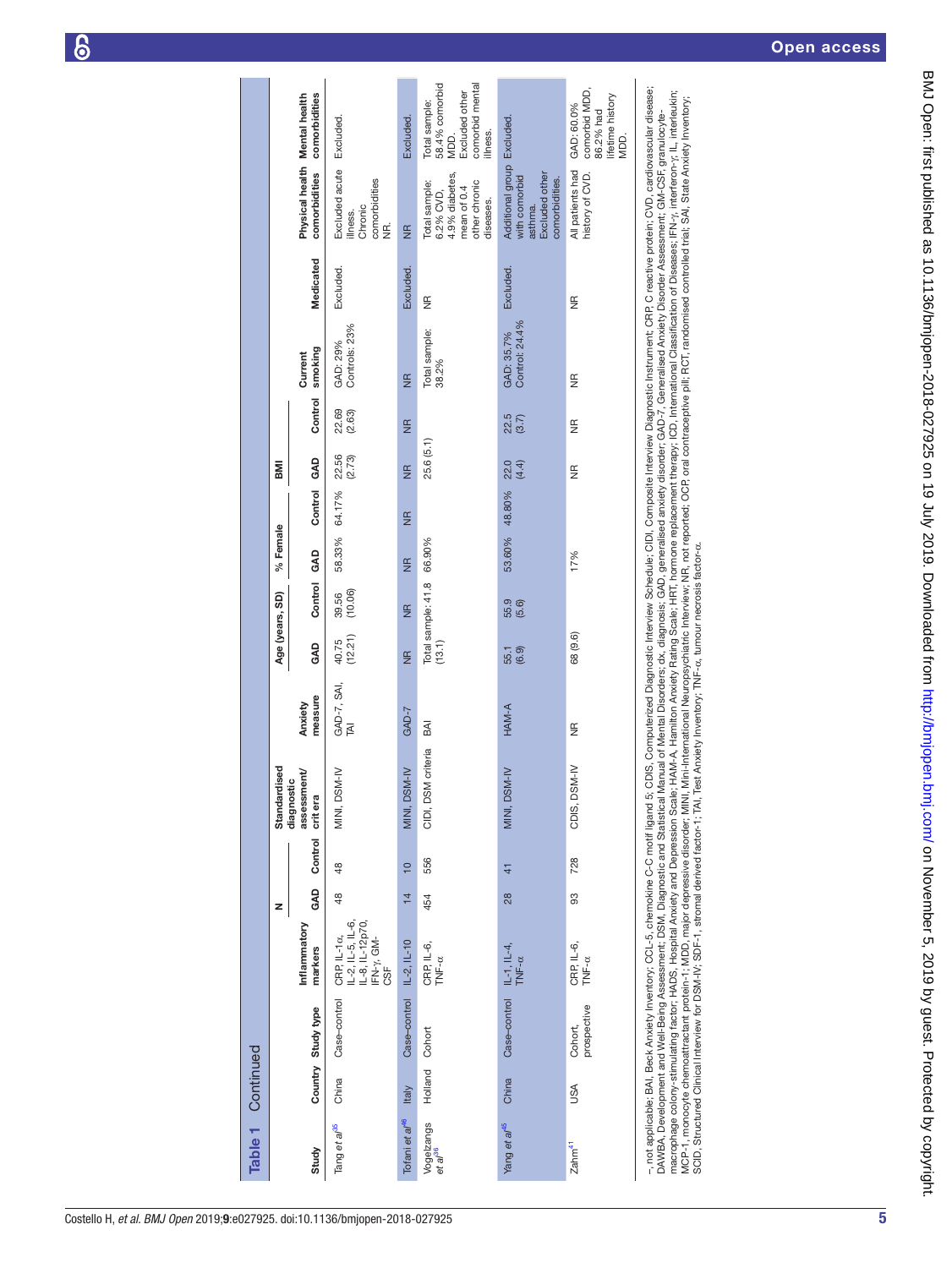<span id="page-5-0"></span>

| Table 2                            |               |                          | Inflammatory marker sampling and analysis       |                         |                                                                                          |                          |                                      |                                                                |                                  |                                        |                                                                                                                                                       |
|------------------------------------|---------------|--------------------------|-------------------------------------------------|-------------------------|------------------------------------------------------------------------------------------|--------------------------|--------------------------------------|----------------------------------------------------------------|----------------------------------|----------------------------------------|-------------------------------------------------------------------------------------------------------------------------------------------------------|
| Study                              | GAD           |                          | Inflammatory<br>Control markers                 | Nature of<br>sample     | Cross-sectional<br>or longitudinal                                                       | Time of day of<br>sample | sample<br>Fasted<br>before<br>period | Assay method                                                   | sensitivity<br>reported<br>Assay | marker cut-off<br>Inflammatory<br>used | Confounding factors<br>controlled for                                                                                                                 |
| Bankier et<br>al <sup>38</sup>     | $\frac{5}{1}$ | 80                       | CRP                                             | <b>Blood</b>            | Cross-sectional                                                                          | $\overline{\Xi}$         | $\frac{\mathsf{p}}{\mathsf{p}}$      | High sensitivity<br>immunoassay<br>turbidimetric               | Yes                              | CRP >3mg/L for<br>significance         | mellitus, hypertension,<br>hyperlipidaemia, other<br>Age, sex, education,<br>smoking history,<br>type II diabetes<br>MDD, obesity,<br>mental illness. |
| Copeland et<br>a/ <sup>39</sup>    | 146           | 5664                     | CRP                                             | Whole<br>blood<br>spots | sampled aged<br>Longitudinal:<br>9-16, 19 and<br>21 years old                            | $\frac{1}{2}$            | $\frac{1}{2}$                        | immunofluorometric<br>streptavidin-based<br>system<br>Biotin-  | Yes                              | $if > 10$ mg/L<br>Excluded             | recent physical illness,<br>Age, sex, race, SES,<br>use, substance use,<br>BMI, medication<br>chronic illness.                                        |
| De Berardis<br>et al <sup>42</sup> | 70            | control<br>$\frac{1}{2}$ | CRP                                             | Serum                   | Cross-sectional                                                                          | 07:00-08:30              | 10-hour fast                         | nephelometric assay<br>Highly sensitive                        | Yes                              | $\frac{1}{2}$                          | Age, sex, BMI, MDD,<br>other mental illness,<br>medication use<br>physical illness,                                                                   |
| Hoge et al <sup>44</sup>           | 70            | control<br>$\frac{1}{2}$ | $TNF-\alpha$ , IL-6                             | Plasma                  | postpsychological<br>prepsychological<br>Longitudinal:<br>intervention<br>sampled<br>and | 13:00-16:30              | $\frac{1}{2}$                        | $\frac{\pi}{2}$                                                | ş                                | ş                                      | MDD, medication use,<br>physical illness, other<br>Age, sex, ethnicity,<br>mental illness                                                             |
| Hou et al <sup>47</sup>            | 54            | 64                       | TNF- $\alpha$ , IFN- $\gamma$<br>$IL-4, IL-10,$ | Serum                   | Cross-sectional                                                                          | 09:00-10:00              | $rac{\pi}{2}$                        | immunoassay<br>ultrasensitive<br>Multiplex                     | Yes                              | $\frac{1}{2}$                          | physical illness, other<br>consumption, MDD,<br>smoking, alcohol<br>Age, sex, BMI,<br>mental illness.                                                 |
| Khandaker<br>et al <sup>33</sup>   | 26            | 3392                     | CRP                                             | Serum                   | Cross-sectional                                                                          | $\frac{\pi}{2}$          | 'Overnight'                          | immunoturbidimetric<br>particle-enhanced<br>Automated<br>assay | $\frac{1}{2}$                    | if >10mg/L<br>Excluded                 | inflammatory disease,<br>concurrent infection,<br>Age, sex, parental<br>family history of<br>SES, ethnicity,<br>maternal age<br>at delivery,<br>MDD.  |
| Korkeila et<br>al <sup>40</sup>    | 116           |                          | CRP, TNF-a,<br>IFN- $\gamma$                    | Blood                   | Cross-sectional                                                                          | $\sqrt{2}$               | $rac{\pi}{2}$                        | $rac{1}{2}$                                                    | $\frac{1}{2}$                    | $\frac{1}{2}$                          | BMI.                                                                                                                                                  |
| Nayek and<br>Ghosh <sup>34</sup>   | 50            | 50                       | <b>GRP</b>                                      | Serum                   | Cross-sectional                                                                          | $\frac{\alpha}{2}$       | $\frac{1}{2}$                        | Particle-enhanced<br>immunoassay<br>turbidimetric<br>technique | $\frac{1}{2}$                    | 'raised ESR'<br>Excluded if            | religion, marital status,<br>locality, BMI >30,<br>physical illness.<br>Age, sex, SES,                                                                |
|                                    |               |                          |                                                 |                         |                                                                                          |                          |                                      |                                                                |                                  |                                        | Continued                                                                                                                                             |

 $\overline{\mathbf{6}}$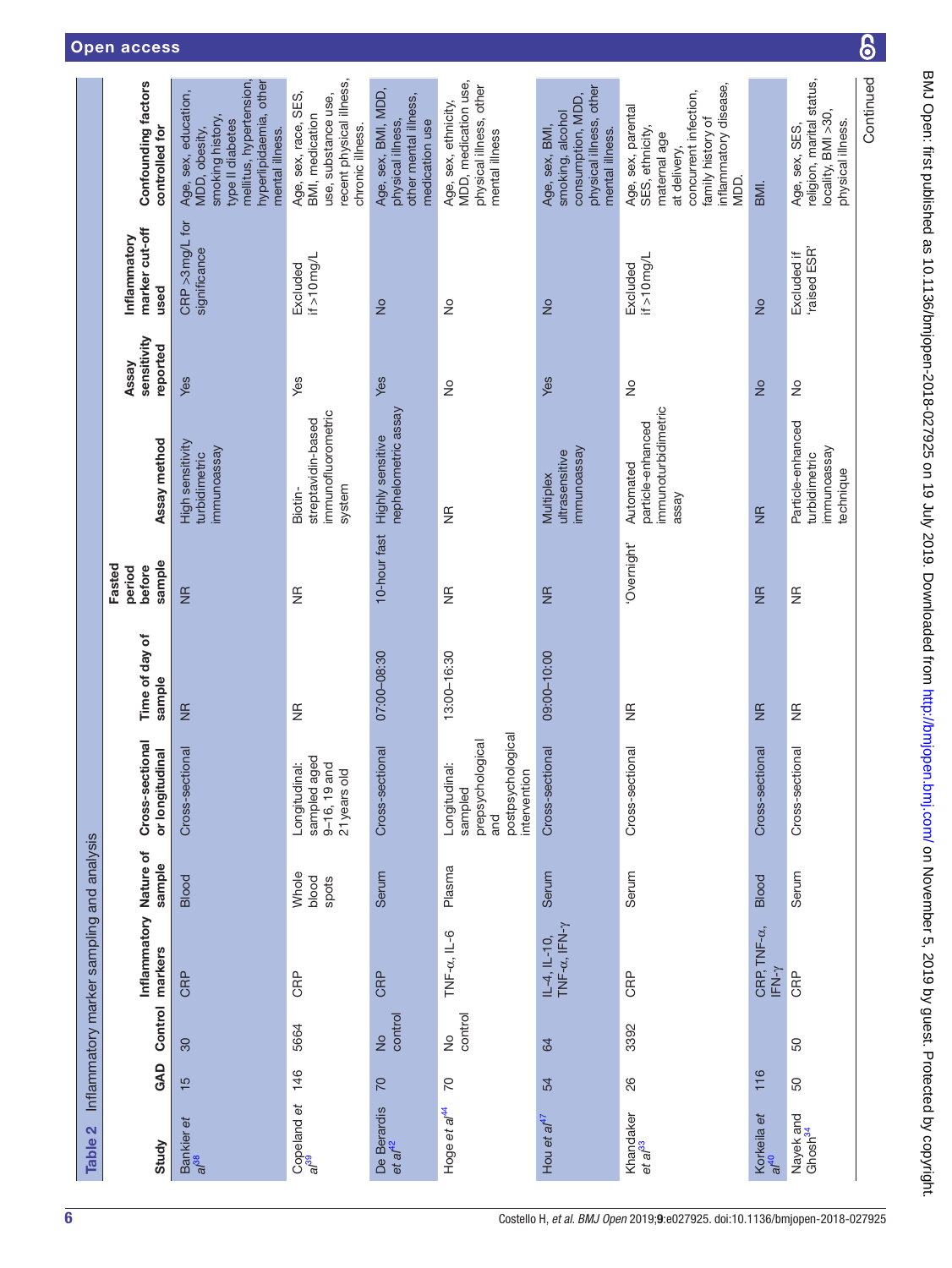| $\mathbf{a}$<br><b>Table</b>           | Continued     |                |                                                                                              |        |                                                                               |                              |                                      |                                                                                                                                                                                                                                                                                                             |                                  |                                        |                                                                                                                                                             |
|----------------------------------------|---------------|----------------|----------------------------------------------------------------------------------------------|--------|-------------------------------------------------------------------------------|------------------------------|--------------------------------------|-------------------------------------------------------------------------------------------------------------------------------------------------------------------------------------------------------------------------------------------------------------------------------------------------------------|----------------------------------|----------------------------------------|-------------------------------------------------------------------------------------------------------------------------------------------------------------|
| Study                                  | GAD           |                | Inflammatory Nature of<br>Control markers                                                    | sample | Cross-sectional<br>or longitudinal                                            | Time of day of<br>sample     | sample<br>Fasted<br>before<br>period | Assay method                                                                                                                                                                                                                                                                                                | sensitivity<br>reported<br>Assay | marker cut-off<br>Inflammatory<br>used | Confounding factors<br>controlled for                                                                                                                       |
| Ogłodek et<br>al <sup>48</sup>         | 120           | $\overline{a}$ | SDF-1, CCL-<br>5, MCP-1                                                                      | Plasma | Cross-sectional                                                               | 07:00-09:00                  | duration NR<br>Fasted,               | ELISA                                                                                                                                                                                                                                                                                                       | Yes                              | $\frac{1}{2}$                          | status, medication<br>illness, substance<br>Sex, other mental<br>misuse, smoking<br>illness, physical<br>use.                                               |
| Tang et al <sup>35</sup>               | 48            | 48             | 12p70, IFN-y,<br>$L-6$ , $L-8$ , $L-$<br>CRP, IL-1 $\alpha$ ,<br>$L-2$ , $L-5$ ,<br>$GM-CSF$ | Serum  | Cross-sectional                                                               | 09:00-10:00                  | $\frac{1}{2}$                        | ELISA                                                                                                                                                                                                                                                                                                       | $\frac{1}{2}$                    | $\frac{1}{2}$                          | acute physical illness,<br>alcohol consumption,<br>BMI, smoking status,<br>Age, sex, education,<br>other mental illness,<br>medication use.                 |
| Tofani et al <sup>46</sup>             | $\frac{1}{4}$ | $\overline{C}$ | IL-2, IL-10                                                                                  | Plasma | Cross-sectional                                                               | $\frac{1}{2}$                | $\frac{1}{2}$                        | Immunoenzymatic<br>assay                                                                                                                                                                                                                                                                                    | $\frac{1}{2}$                    | $\frac{1}{2}$                          | Medication use.                                                                                                                                             |
| Vogelzangs<br>$et$ a $/$ <sup>36</sup> | 454           | 556            | CRP, IL-6,<br>TNF- $\alpha$                                                                  | Plasma | Cross-sectional                                                               | 08:00-09:00                  | 'Overnight'                          | ELISA                                                                                                                                                                                                                                                                                                       | Yes                              | $\frac{1}{2}$                          | medication use, MDD,<br>BMI, physical illness,<br>Age, sex, education,<br>other mental illness.<br>physical activity,<br>smoking status,<br>alcohol intake, |
| Yang et al <sup>45</sup>               | 28            | $\frac{4}{3}$  | IL-1, IL-4, IL-<br>6, $TNF-\alpha$                                                           | Saliva | Cross-sectional                                                               | $\frac{\alpha}{2}$           | 'Overnight'                          | ELISA                                                                                                                                                                                                                                                                                                       | Yes                              | $\frac{1}{2}$                          | physical illness, other<br>Age, sex, smoking<br>medication use,<br>mental illness.<br>status, BMI,                                                          |
| Zahm <sup>41</sup>                     | 93            | 728            | CRP, IL-6,<br>TNF-a                                                                          | Serum  | Cross-sectional                                                               | duration NR)<br>No (fasting, | duration NR<br>Fasted,               | ELISA                                                                                                                                                                                                                                                                                                       | Yes                              | $\frac{1}{2}$                          | alcohol use, smoking<br>Age, sex, SES, BMI,<br>illicit substance use,<br>activity, physical<br>status, physical<br>illness.                                 |
|                                        |               |                | BMI, body mass index; CCL-5, chemokine C-C motif ligand 5; CRP,                              |        | derived factor-1; SES, socioeconomic status; TNF-a, tumour necrosis factor-a. |                              |                                      | macrophage colony-stimulating factor; IFN-y, interferon-y, IL, interleukin; MCP-1, monocyte chemoattractant protein-1; MDD, major depressive disorder; NR, not reported; SDF-1, stromal<br>C reactive protein; ESR, erythrocyte sedimentation rate; GAD, generalised anxiety disorder; GM-CSF, granulocyte- |                                  |                                        |                                                                                                                                                             |

 $\delta$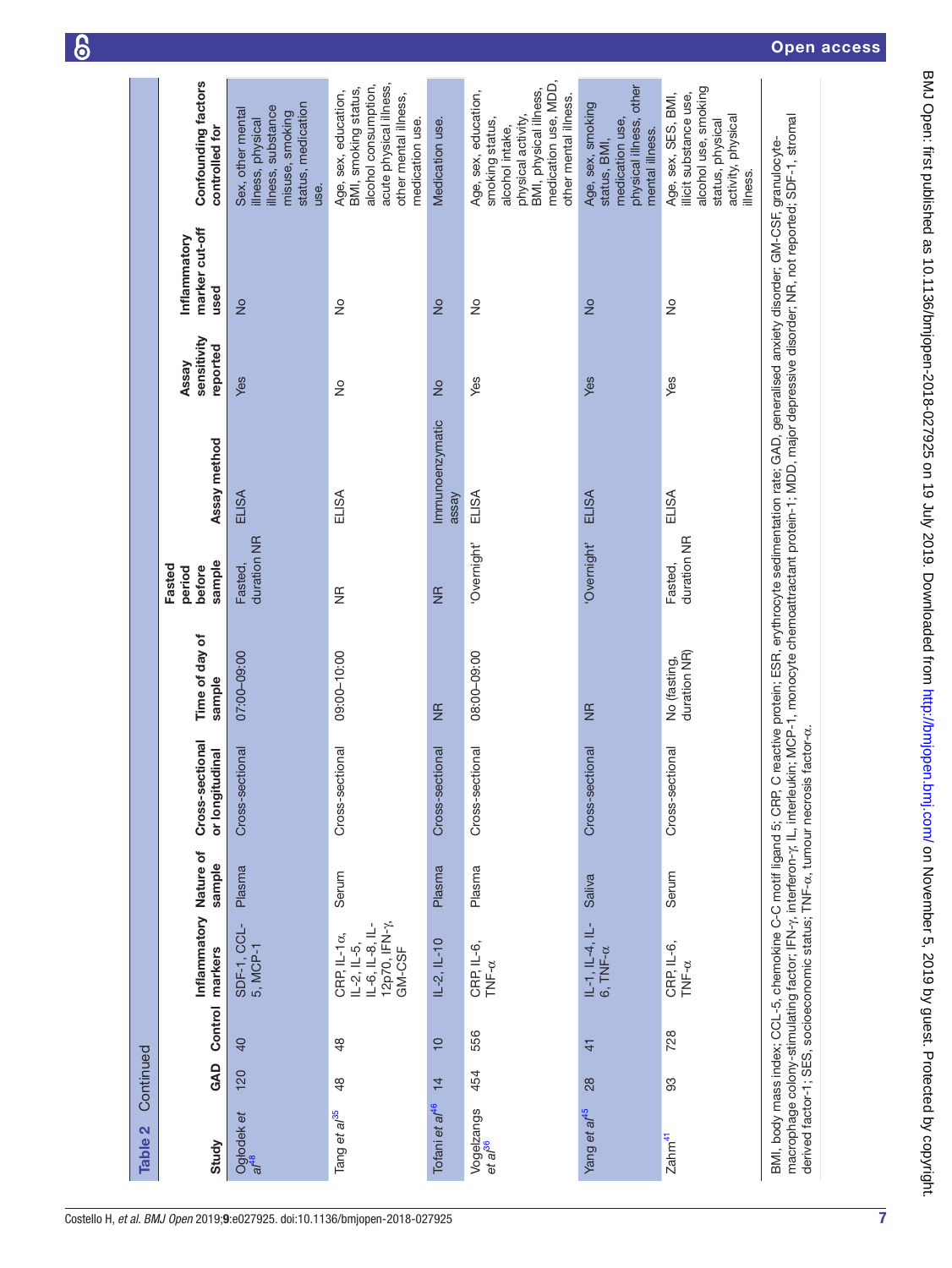two studies lacked control groups as only patients with GAD were sampled (see [table](#page-10-0) 4). C reactive protein

CRP is a critical early proinflammatory surveillance molecule involved in the activation of the complement system and both innate and adaptive immune systems.<sup>[32](#page-15-21)</sup> We identified nine studies that investigated the association between GAD and CRP, comprising a total of 11486 participants (see [table](#page-11-0) 5).

Four studies, involving 578 patients with GAD and 4046 controls, provided sufficient information to conduct a meta-analysis of CRP levels in GAD<sup>33-36</sup> (see [figure](#page-11-1) 2). This was the only inflammatory marker for which meta-analysis was possible. Meta-analysis showed significantly raised CRP in GAD compared with controls (SMD 0.38, 95%CI 0.06 to 0.69; Z=2.36, p=0.02). However, there was a large and statistically significant degree of heterogeneity between studies  $(X^2=12.0; df=3; p=0.007; I^2=75\%).$ Given the high heterogeneity and inclusion of less than 10 studies in the meta-analysis, we did not have sufficient power to examine publication bias. $37$  Two out of four studies were of high quality, scoring 9 on the Newcas-tle-Ottawa Scale, and examined large sample sizes<sup>[33 36](#page-15-10)</sup> (see [table](#page-10-0) 4). However, in each of the four meta-analysed studies, different assay methods were used and sampling methods varied significantly (see [table](#page-5-0) 2). The lowest quality study to be included in the meta-analysis did not report mental health comorbidities and recruited participants from an inpatient setting. $34$  There was also a wide range in the age of participants included in the four studies, with the largest study examining CRP levels in adolescents, which would likely contribute to high heterogeneity.

Five studies $33-3638$  (n=4669), one of which was conducted in children aged  $16$  years old<sup>[33](#page-15-10)</sup> and two in participants with comorbid heart disease, $38$  reported significantly higher CRP levels in participants with a diagnosis of GAD. The largest study<sup>39</sup> (n=5810) examining CRP in GAD examined CRP levels in children from baseline measurement aged 9–16 years to follow-up at age 19–21. This was the only study to examine the longitudinal association between GAD and CRP, and found a bivariate association both cross-sectionally and over time between GAD and elevated CRP; however, this was accounted for by potential covariates, including BMI and medication use. The only study<sup>[40](#page-15-11)</sup> to find an inverse correlation between CRP and GAD was conducted in non-smoking women from a study in Finland and did not specify the numbers of participants with a diagnosis of GAD or group differences.

No difference was found in a cohort study (n=821) that used a combined inflammatory index consisting of CRP, IL-6 and TNF- $\alpha$  in 93 patients with a diagnosis of GAD and controls with a history of CVD. $41$  Subgroup analysis examining differences in individual inflammatory markers was not reported.<sup>41</sup>

We found two studies  $3542$  (n=196) that examined the association of severity of GAD symptoms with CRP level.

Twelve studies (85.7%) reported the assay method used, all of which were versions of an ELISA or enzyme immunoassay. However, only seven studies (50%) reported assay sensitivity. All but one study used blood component samples to assess inflammatory marker levels, with the most common sample type being serum (n=6, 42.9%) and plasma (n=4, 28.6%).

#### Risk of bias and quality in individual studies

All included studies had adequate case definition, with participants meeting the diagnostic criteria for GAD according to the Diagnostic and Statistical Manual of Mental Disorders (DSM) or the International Classification of Diseases, with 12 studies (85.7%) using a structured clinical interview for assessment (see [table](#page-3-0) 1).

Most (71.4%) studies included people aged 18–65, but two studies (14.3%) only included participants over the age of 50 and a further two studies (14.3%) used adolescent participant cohorts. The majority (78.6%) of studies accounted for age and sex differences in their analyses. Only 8 of 14 (57.1%) studies recorded participants' body mass index (BMI), which is known to correlate with inflammation, and only half of these accounted for BMI differences in analysis of group differences<sup>30</sup> (see [table](#page-5-0) 2).

Use of psychotropic medication and the presence of comorbid MDD are important moderators of inflam-mation in other psychiatric disorders.<sup>[24](#page-14-19)</sup> Six studies (42.8%) excluded patients who used psychiatric or other immune-modulating medication, although only two studies (4.3%) reported medication use. The majority of studies (64.2%) either excluded patients with comorbid MDD or adjusted for this in the analyses.

Concurrent physical illness is clearly an important determinant of inflammatory cytokine levels, and this was accounted for by the majority of included studies by either excluding participants with comorbidities (5 studies, 35.7%) or adjusting for chronic physical illness in group comparisons (6 studies, 42.8%), although two studies specifically only included participants with comorbid cardiovascular disease (CVD). Use of a predetermined cut-off value for cytokine levels was employed by three studies (21.4%) to ensure that cases with acute infection were excluded from the sample.

Many inflammatory markers exhibit a diurnal pattern of expression and are affected by consumption of food; thus, time of day of sampling and whether the sample was taken in a fasted state are important factors to consider in analysing relative levels of cytokines. $31$  However, time of day of sampling was only recorded in a minority of studies (6 studies, 42.8%), and the same number of studies recorded whether fasted samples were taken.

The overall quality of studies included in the review varied significantly, with Newcastle-Ottawa Scale scores ranging from 2 to 9 (see [table](#page-8-0) 3). The area in which most studies were inadequate was in reporting non-response rate and detailing recruitment methods (see [table](#page-8-0) 3). Lowest quality studies were abstracts or dissertations, and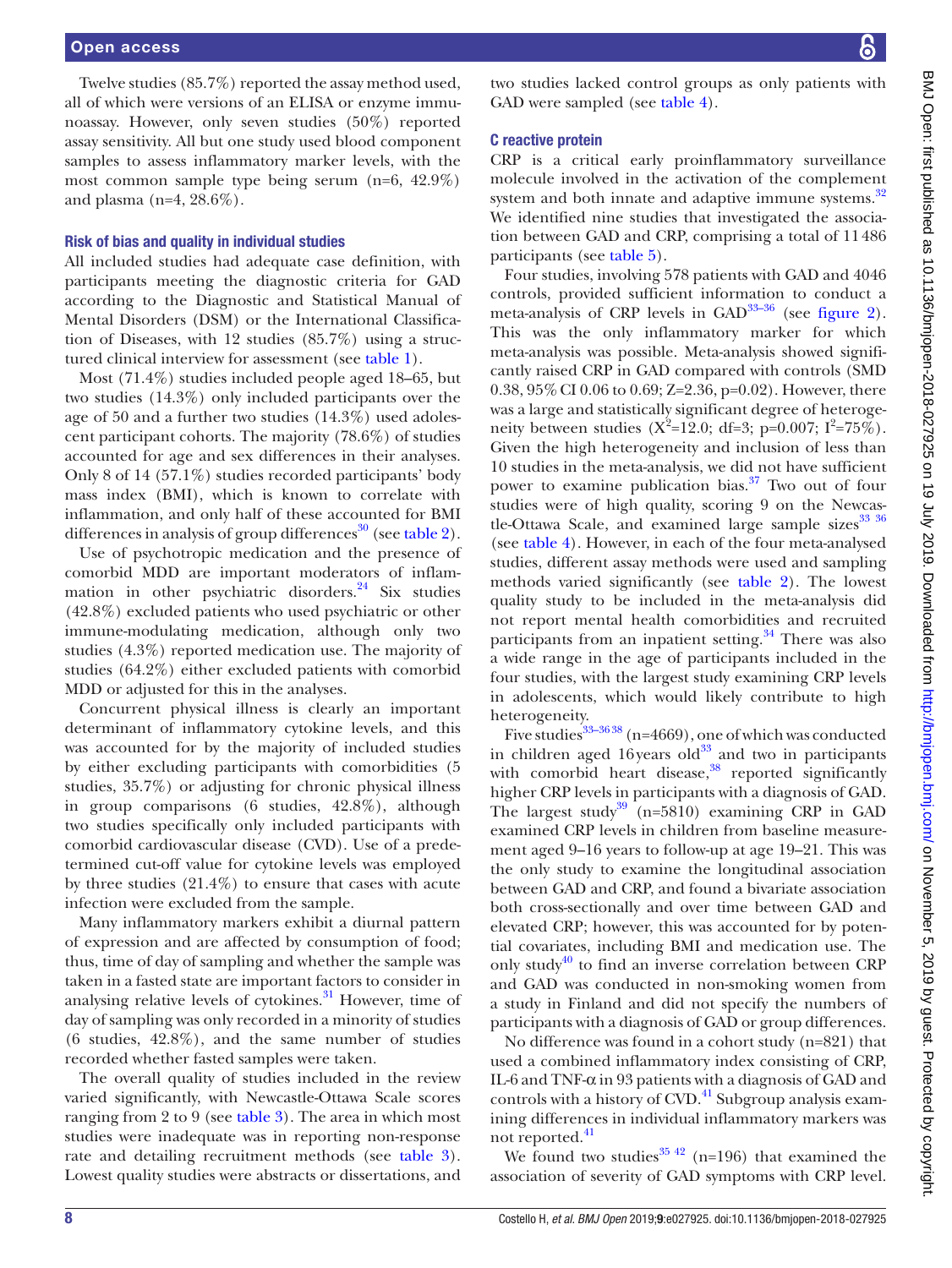<span id="page-8-0"></span>

| Table 3 Summary inflammatory marker findings in GAD |                 |              |                                                                                                                                                                                                                        |
|-----------------------------------------------------|-----------------|--------------|------------------------------------------------------------------------------------------------------------------------------------------------------------------------------------------------------------------------|
|                                                     | N               |              |                                                                                                                                                                                                                        |
| <b>Study</b>                                        | <b>Controls</b> | With GAD (n) | <b>Findings</b>                                                                                                                                                                                                        |
|                                                     |                 |              | <b>CRP</b>                                                                                                                                                                                                             |
| Bankier et al <sup>38</sup>                         | 30              | 15           | ↑ in GAD with comorbid CVD compared with controls using a dichotomous<br>outcome of CRP cut-off score (CRP >3mq/L).                                                                                                    |
| Copeland et al <sup>39</sup>                        | 5664            | 146          | Longitudinal study in adolescents: $\uparrow$ bivariate association both cross-<br>sectionally and over time between GAD and elevated CRP, but accounted for<br>by medication use and BMI.                             |
| De Berardis et $a^{42}$                             | No control      | 70           | $\uparrow$ in patients with GAD with comorbid alexithymia and with increased suicidal<br>ideation, no control group.                                                                                                   |
| Khandaker et $a^{33}$                               | 3392            | 26           | $\hat{\Gamma}$ in children aged 16 years old with GAD compared with controls, remained $\hat{\Gamma}$<br>after adjusting for covariates.                                                                               |
| Korkeila et al <sup>40</sup>                        | 116             |              | $\downarrow$ in non-smoking women with a diagnosis of GAD compared with controls;<br>however, control group was not described.                                                                                         |
| Nayek and Ghosh <sup>34</sup>                       | 50              | 50           | $\uparrow$ in patients with GAD compared with controls.                                                                                                                                                                |
| Tang et al <sup>35</sup>                            | 48              | 48           | $\uparrow$ in patients with GAD compared with controls and $\uparrow$ with increased severity<br>of GAD.                                                                                                               |
| Vogelzangs et al <sup>36</sup>                      | 556             | 454          | ↑ in patients with GAD compared with controls in unadjusted data obtained<br>from the authors.                                                                                                                         |
| Zahm <sup>41</sup>                                  | 728             | 93           | $\leftrightarrow$ between those with and without a current GAD diagnosis (p=0.28) or with<br>and without a lifetime GAD diagnosis, using a combined inflammatory index<br>of CRP, IL-6 and TNF- $\alpha$ measurements. |
|                                                     |                 |              | $IL - 1$                                                                                                                                                                                                               |
| Yang et al <sup>45</sup>                            | 41              | 28           | $\hat{\Gamma}$ sputum IL-1 in patients aged 50–60 years old with GAD compared with<br>controls.                                                                                                                        |
|                                                     |                 |              | $IL-1\alpha$                                                                                                                                                                                                           |
| Tang et al <sup>35</sup>                            | 48              | 48           | $\uparrow$ IL-1 $\alpha$ in patients with GAD compared with controls and $\uparrow$ with increased<br>severity of GAD.                                                                                                 |
|                                                     |                 |              | $IL-2$                                                                                                                                                                                                                 |
| Tang et al <sup>35</sup>                            | 48              | 48           | $\hat{\uparrow}$ in patients with GAD compared with controls (p<0.001) but $\leftrightarrow$ with severity<br>of GAD.                                                                                                  |
| Tofani et al <sup>46</sup>                          | 10              | 14           | $\leftrightarrow$ in patients with GAD compared with controls.                                                                                                                                                         |
|                                                     |                 |              | $IL-4$                                                                                                                                                                                                                 |
| Hou et $al47$                                       | 64              | 54           | $\leftrightarrow$ in patients with GAD compared with controls.                                                                                                                                                         |
|                                                     |                 |              | $IL-5$                                                                                                                                                                                                                 |
| Tang et al <sup>35</sup>                            | 48              | 48           | $\leftrightarrow$ in patients with GAD compared with controls, or association with severity<br>of GAD.                                                                                                                 |
|                                                     |                 |              | $IL-6$                                                                                                                                                                                                                 |
| Hoge et al <sup>44</sup>                            |                 | 70           | No control group: RCT of psychological intervention in GAD.                                                                                                                                                            |
| Tang et al <sup>35</sup>                            | 48              | 48           | $\uparrow$ in patients with GAD compared with controls and $\uparrow$ with increased severity<br>of GAD.                                                                                                               |
| Vogelzangs et al <sup>36</sup>                      | 556             | 454          | $\uparrow$ in patients with GAD compared with controls in unadjusted data obtained<br>from author, but $\leftrightarrow$ between IL-6 and GAD compared with other anxiety<br>disorders.                                |
| Yang et al <sup>45</sup>                            | 41              | 28           | $\uparrow$ sputum in patients with GAD aged 50–60 years old compared with controls.                                                                                                                                    |
| Zahm <sup>41</sup>                                  | 728             | 93           | $\leftrightarrow$ between those with and without a current GAD diagnosis or with and<br>without a lifetime GAD diagnosis, using a combined inflammatory index of<br>CRP, IL-6 and TNF- $\alpha$ measurements.          |
|                                                     |                 |              | $IL-8$                                                                                                                                                                                                                 |
| Tang et al <sup>35</sup>                            | 48              | 48           | $\uparrow$ in patients with GAD compared with controls and $\uparrow$ with increased severity<br>of GAD.                                                                                                               |
|                                                     |                 |              | $IL-10$                                                                                                                                                                                                                |
| Hou et $al^{47}$                                    | 64              | 54           | $\downarrow$ in patients with GAD compared with controls, which remained $\downarrow$ after<br>adjustment for covariates.                                                                                              |
|                                                     |                 |              | Continued                                                                                                                                                                                                              |

BMJ Open: first published as 10.1136/bmjopen-2018-027925 on 19 July 2019. Downloaded from http://bmjopen.bmj.com/ on November 5, 2019 by guest. Protected by copyright. BMJ Open: first published as 10.1136/bmjopen-2018-027925 on 19 July 2019. Downloaded from <http://bmjopen.bmj.com/> on November 5, 2019 og asst. Protected by copyright.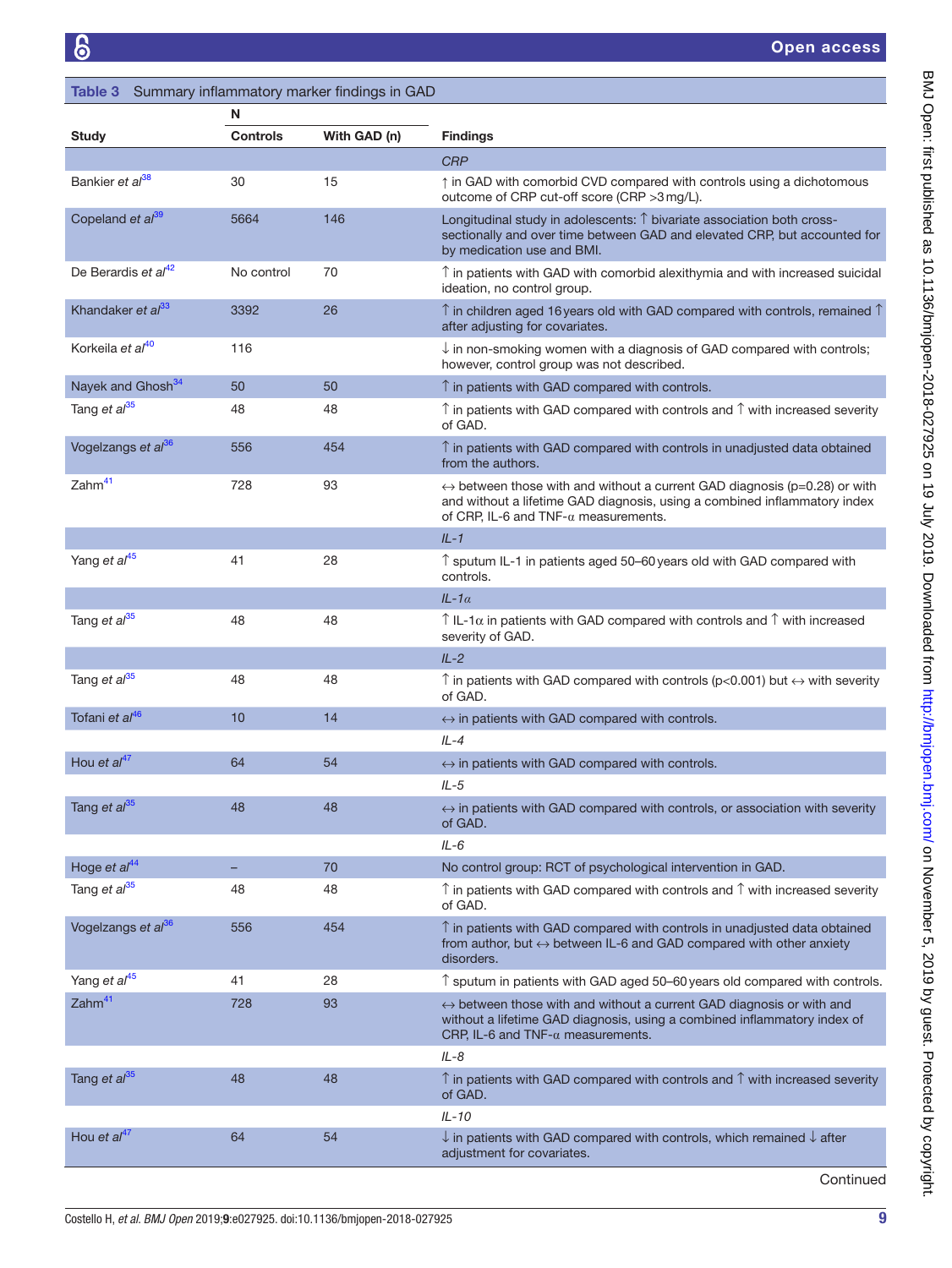Table 3 Continued

|                                | N               |              |                                                                                                                                                                                               |
|--------------------------------|-----------------|--------------|-----------------------------------------------------------------------------------------------------------------------------------------------------------------------------------------------|
| <b>Study</b>                   | <b>Controls</b> | With GAD (n) | <b>Findings</b>                                                                                                                                                                               |
| Tofani et al <sup>46</sup>     | 10              | 14           | ↑ in GAD compared with controls.                                                                                                                                                              |
|                                |                 |              | $IL-12p70$                                                                                                                                                                                    |
| Tang et $al^{35}$              | 48              | 48           | $\uparrow$ in patients with GAD compared with controls but $\leftrightarrow$ with severity of GAD.                                                                                            |
|                                |                 |              | $IFN-\gamma$                                                                                                                                                                                  |
| Hou et $al^{47}$               | 64              | 54           | $\uparrow$ in patients with GAD compared with controls which remained $\uparrow$ after<br>adjustment for covariates.                                                                          |
| Korkeila et al <sup>40</sup>   | 116             |              | $\downarrow$ in non-smoking women with a diagnosis of GAD compared with controls;<br>however, control group was not described.                                                                |
| Tang et al 2017 <sup>35</sup>  | 48              | 48           | $\uparrow$ in patients with GAD compared with controls and $\uparrow$ with increased severity<br>of GAD.                                                                                      |
|                                |                 |              | $TNF-\alpha$                                                                                                                                                                                  |
| Hoge et al <sup>44</sup>       | $\equiv$        | 70           | No control group: RCT of psychological intervention in GAD.                                                                                                                                   |
| Hou et al 201747               | 64              | 54           | $\uparrow$ in patients with GAD compared with controls which remained $\uparrow$ after<br>adjustment for covariates.                                                                          |
| Korkeila et al <sup>40</sup>   | 116             |              | $\uparrow$ in non-smoking women with a diagnosis of GAD compared with controls,<br>although control group was not described.                                                                  |
| Vogelzangs et al <sup>36</sup> | 556             | 454          | $\leftrightarrow$ in patients with GAD compared with controls, and $\leftrightarrow$ between TNF- $\alpha$ and<br>GAD compared with other anxiety disorders.                                  |
| Yang et al <sup>45</sup>       | 41              | 28           | $\uparrow$ sputum TNF- $\alpha$ in patients with GAD aged 50–60 years old compared with<br>controls.                                                                                          |
| Zahm <sup>41</sup>             | 728             | 93           | ↔ between those with and without a current GAD diagnosis or with and<br>without a lifetime GAD diagnosis, using a combined inflammatory index of<br>CRP, IL-6 and TNF- $\alpha$ measurements. |
|                                |                 |              | CCL-5/RANTES                                                                                                                                                                                  |
| Ogłodek et al <sup>48</sup>    | 40              | 120          | $\uparrow$ in men with GAD and comorbid personality disorder compared with<br>controls.                                                                                                       |
|                                |                 |              | $MCP-1$                                                                                                                                                                                       |
| Ogłodek et al <sup>48</sup>    | 40              | 120          | $\uparrow$ in GAD and comorbid personality disorder compared with controls.                                                                                                                   |
|                                |                 |              | SDF-1                                                                                                                                                                                         |
| Ogłodek et $a^{48}$            | 40              | 120          | ↑ in GAD and comorbid personality disorder compared with controls.                                                                                                                            |
|                                |                 |              | GM-CSF                                                                                                                                                                                        |
| Tang et al <sup>35</sup>       | 48              | 48           | $\uparrow$ in patients with GAD compared with controls and $\uparrow$ with increased severity<br>of GAD.                                                                                      |

decrease in inflammatory marker in people with GAD compared with controls (p<0.05); ↔,nostatistically significant difference in inflammatory marker in people with GAD compared with controls (p>0.05).

BMI, body mass index; CCL-5, chemokine C-C motif ligand 5; CRP, C reactive protein; CVD, cardiovascular disease; GAD, generalised anxiety disorder; GM-CSF, granulocyte-macrophage colony-stimulating factor; IFN-γ, interferon-γ; IL, interleukin; MCP-1, monocyte chemoattractant protein-1; RANTES, regulatedon activation, normal T cell expressed and secreted; RCT, randomisedcontrolled trial; SDF-1, stromal derived factor-1; TNF-α, tumour necrosis factor-α.

One found a significant positive correlation between CRP level and Generalised Anxiety Disorder Assessment (GAD-7) scores, $35$  and the other reporting CRP differences in 70 patients with GAD with and without a diagnosis of alexithymia found a significant association between higher CRP and suicidal ideation.<sup>42</sup>

Although the meta-analysis and the majority of included studies reported raised CRP in GAD, there was wide variation in reporting and adjustment for important potential moderators, including comorbid MDD, use of medications, assay used and time of day of blood collection, all

of which likely contributed to the high degree of heterogeneity between studies. Of the nine studies to analyse CRP, four (44.4%) did not exclude or adjust for medication use by participants.<sup>33</sup> 38 <sup>40 41</sup> Comorbid MDD was not adjusted for in the analysis by two studies, $39\frac{41}{1}$  one of which was included in the meta-analysis. $39$  Only three of the nine studies reported time of sample collection<sup>35</sup>  $3642$ or whether this was in a fasted state,  $36\frac{41}{42}$  and although all studies used a similar assay method, different assay types were used in every study.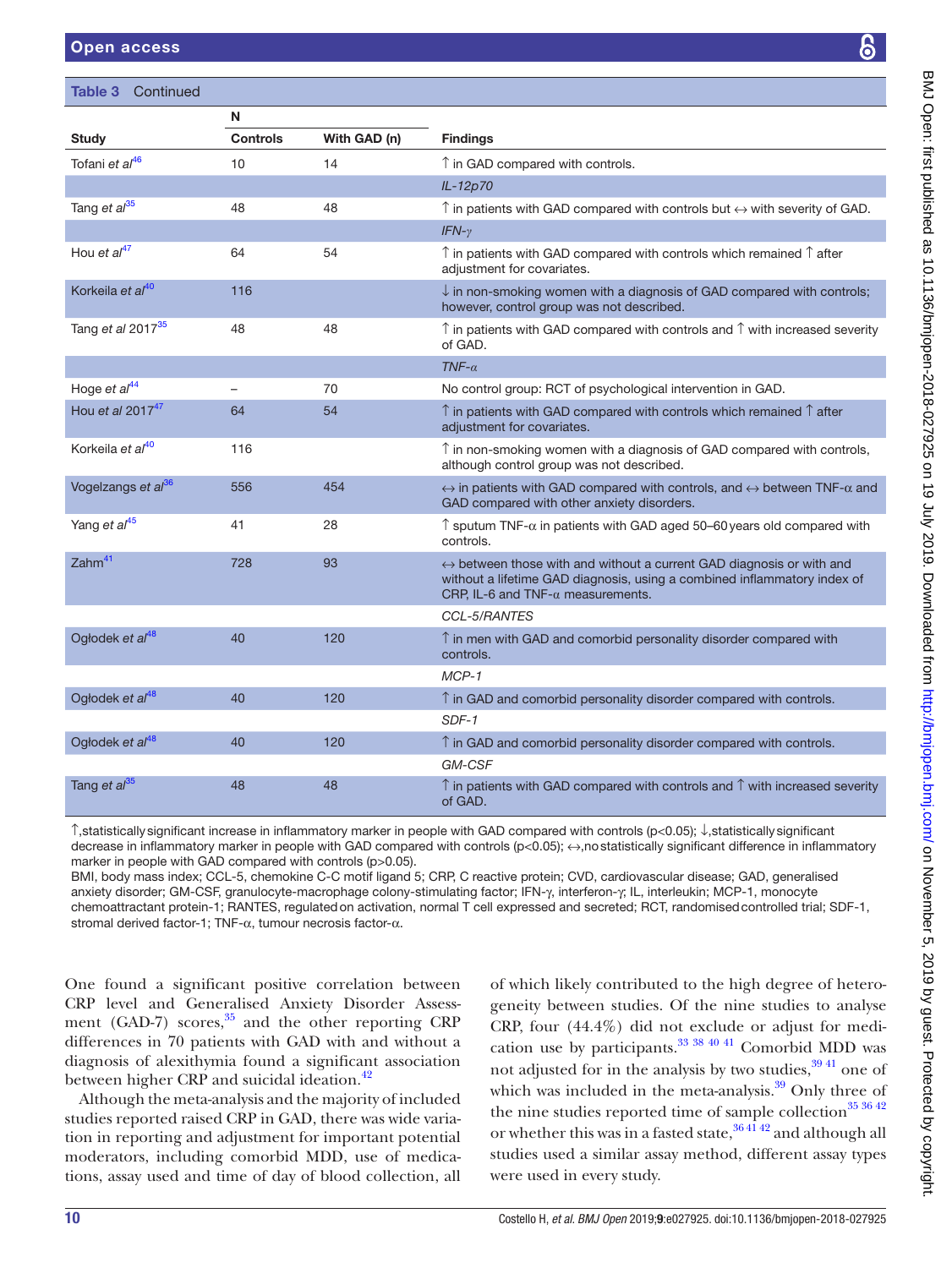<span id="page-10-0"></span>

|                                                                                    | Selection                      |                         |                          |                                  | Comparability                                                                            | Exposure    |                                               |                      |                         |
|------------------------------------------------------------------------------------|--------------------------------|-------------------------|--------------------------|----------------------------------|------------------------------------------------------------------------------------------|-------------|-----------------------------------------------|----------------------|-------------------------|
|                                                                                    | Adequate<br>definition<br>case | representative<br>Cases | of controls<br>Selection | of controls<br><b>Definition</b> | Comparability<br>of design and<br>analysis                                               | of exposure | Ascertainment Same method of<br>ascertainment | Non-response<br>rate | <b>Total stars</b>      |
| Bankier et al <sup>38</sup>                                                        | ◇                              | T                       | ◇                        | ◇                                | $\Diamond$                                                                               | ◇           | ◇                                             | ◇                    | $\infty$                |
| Copeland et al <sup>39</sup>                                                       | ◇                              | ◇                       | ◇                        | $\Diamond$                       | $\begin{array}{c} \diamond \\ \diamond \end{array}$                                      | ◇           | ◇                                             | I                    | $\infty$                |
| De Berardis et al <sup>42</sup>                                                    | ◇                              | I                       | ≸                        | $\frac{1}{2}$                    | $\frac{4}{2}$                                                                            |             | ≸                                             | Π                    | $\overline{\mathsf{c}}$ |
| Hoge et al <sup>44</sup>                                                           | ◇                              | I                       | ≸                        | ⋚                                | ⋚                                                                                        | ◇           | ⋚                                             | I                    | N                       |
| Hou et $al^{47}$                                                                   | ◇                              | ◇                       | ◇                        | ◇                                | $\Diamond$                                                                               |             | ◇                                             | Π                    | $\infty$                |
| Khandaker et al <sup>33</sup>                                                      | ◇                              | ◇                       | ◇                        | ◇                                | $\begin{array}{c} \diamond \\ \diamond \end{array}$                                      | ◇           | ◇                                             | ◇                    | ග                       |
| Korkeila et ar <sup>40</sup>                                                       | ◇                              | Т                       |                          | Π                                | $\hat{~}$                                                                                | Π           | ◇                                             | Π                    | 4                       |
| Nayek and Ghosh <sup>34</sup>                                                      | ◇                              | I                       |                          | ı                                | $\begin{array}{c} \diamond \\ \diamond \end{array}$                                      | ◇           | ◇                                             | ı                    | ဖ                       |
| Ogłodek et al <sup>48</sup>                                                        | ◇                              | T                       |                          | ◇                                | $\Diamond$                                                                               | Π           | ◇                                             | Π                    | ဖ                       |
| Tang et al <sup>35</sup>                                                           | ◇                              | ◇                       |                          | ◇                                | $\begin{array}{c} \diamond \\ \diamond \end{array}$                                      | ◇           |                                               | ı                    | ∞                       |
| Tofani et al <sup>46</sup>                                                         | ◇                              | T                       | ı                        | ı                                | $\Diamond$                                                                               |             |                                               | I                    | 4                       |
| Vogelzangs et al <sup>36</sup>                                                     | ◇                              | ◇                       | ◇                        | ◇                                | $\begin{array}{c} \diamond \\ \diamond \end{array}$                                      | ◇           | ◇                                             | ◇                    | ග                       |
| Yang et al <sup>45</sup>                                                           | ◇                              | ◇                       | I                        | ◇                                | $\Diamond$                                                                               | ◇           | ◇                                             | ſ                    | r                       |
| Zahm <sup>41</sup>                                                                 | ◇                              | I                       | I                        | I                                | $\begin{array}{c} \diamond \\ \diamond \end{array}$                                      | ◇           | ◇                                             | I                    | 5                       |
| -, did not meet the criteria; $\Diamond$ , met criteria for allocation of point on |                                |                         |                          |                                  | Newcastle-Ottawa scale; $\%$ , two points on Newcastle-Ottawa scale; NA, not applicable. |             |                                               |                      |                         |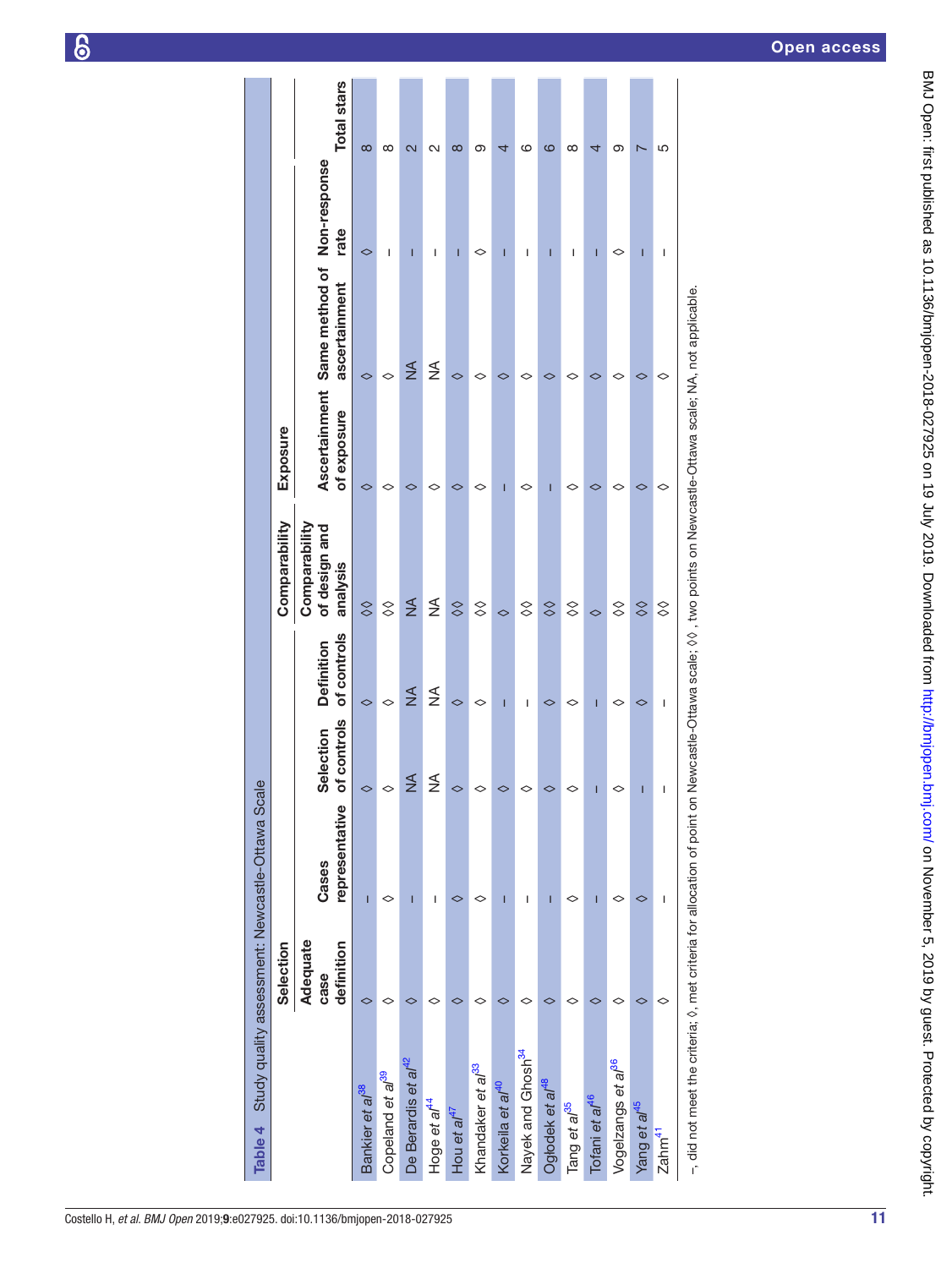<span id="page-11-0"></span>

| Table 5                          | Additional critical appraisal |                                                   |                                                             |                                          |                                                     |
|----------------------------------|-------------------------------|---------------------------------------------------|-------------------------------------------------------------|------------------------------------------|-----------------------------------------------------|
|                                  | Type of<br>publication        | <b>Unrepresentative</b><br>recruitment methods    | <b>Unrepresentative</b><br>demographics                     | Between-group<br>differences<br>reported | <b>Adjusted for</b><br>between-group<br>differences |
| Bankier et al <sup>38</sup>      | Paper                         | Yes, recruited from<br>cardiology clinic          | Yes, older cohort due<br>to cardiac comorbidity<br>required | <b>NR</b>                                | <b>NR</b>                                           |
| Copeland et<br>$al^{39}$         | Paper                         | <b>No</b>                                         | Yes, aged 9-21 only                                         | Yes                                      | Yes                                                 |
| De Berardis et<br>$al^{42}$      | Paper                         | <b>No</b>                                         | No (aged 18-45)                                             | No control                               | No control                                          |
| Hoge et $al^{44}$                | Paper                         | Yes, recruited by advert as<br>part of parent RCT | No (aged $>18$ )                                            | No control                               | No control                                          |
| Hou et $al^{47}$                 | Paper                         | <b>No</b>                                         | No (aged 18-65)                                             | <b>Yes</b>                               | <b>Yes</b>                                          |
| Khandaker et<br>al <sup>33</sup> | Paper                         | No                                                | Yes, aged 16 years old<br>only                              | Yes                                      | Yes                                                 |
| Korkeila et al <sup>40</sup>     | Abstract                      | Yes, recruited from existing<br>study in Finland  | Yes, non-smoking<br>women only                              | <b>No</b>                                | Yes (BMI only)                                      |
| Nayek and<br>Ghosh <sup>34</sup> | Paper                         | Yes, inpatients only                              | No (aged 18-65)                                             | Yes                                      | Yes                                                 |
| Ogłodek et al <sup>48</sup>      | Paper                         | Yes, comorbid personality<br>disorder             | <b>No</b>                                                   | Yes                                      | <b>No</b>                                           |
| Tang et al <sup>35</sup>         | Paper                         | <b>No</b>                                         | No (aged 18-60)                                             | Yes                                      | Yes                                                 |
| Tofani et al <sup>46</sup>       | Abstract                      | Recruitment method not<br>stated                  | <b>NR</b>                                                   | <b>NR</b>                                | <b>NR</b>                                           |
| Vogelzangs et<br>$al^{36}$       | Paper                         | <b>No</b>                                         | No (aged 18-65)                                             | Yes                                      | <b>Yes</b>                                          |
| Yang et al <sup>45</sup>         | Paper                         | <b>No</b>                                         | Yes (aged 50-60)                                            | <b>Yes</b>                               | <b>Yes</b>                                          |
| Zahm <sup>41</sup>               | Dissertation                  | Yes, cardiology patients<br>only                  | Yes (aged>50)                                               | Yes                                      | Yes                                                 |

BMI, body mass index; NR, not reported; RCT, randomised controlled trial.

In summary, of the nine studies to have examined differences between GAD and controls, the majority reported raised CRP in GAD and the meta-analysis found significantly raised CRP in GAD with a small effect size. However, there was a wide variation in study methods, including variable adjustment for mediators of inflammation such as comorbid MDD, medication use and sampling methods. Only one study examined CRP in GAD longitudinally, reporting a bivariate association accounted for by health-seeking behaviours.<sup>[39](#page-15-6)</sup>

### **Interleukins**

Seven studies examined the association between interleukins and GAD (see [table](#page-8-0) 3). IL-6 is a mediator of T cell and B cell activation and induces acute phase proteins in hepatocytes, among other functions. $32$  Pharmacological blockade of IL-6 action is used to treat several autoimmune conditions including RA, and raised IL-6 has been associated with a number of psychiatric conditions including depression, schizophrenia and post-traumatic

|                                                                                                                                                     |      | GAD         |     |            | Control |          |             | <b>Std. Mean Difference</b> |      | <b>Std. Mean Difference</b>       |
|-----------------------------------------------------------------------------------------------------------------------------------------------------|------|-------------|-----|------------|---------|----------|-------------|-----------------------------|------|-----------------------------------|
| Study or Subgroup                                                                                                                                   | Mean | SD.         |     | Total Mean |         | SD Total | Weight      | IV, Random, 95% CI          |      | IV, Random, 95% CI                |
| Khandaker 2016                                                                                                                                      |      | 0.91 2.97   | 26  | 0.39       | 10.1    | 3392     | 22.9%       | $0.05$ [-0.33, 0.44]        |      |                                   |
| <b>Navek 2017</b>                                                                                                                                   |      | $0.29$ 0.14 | 50  | 0.2        | 0.1     | 50       | 22.1%       | $0.73$ [0.33, 1.14]         |      |                                   |
| <b>Tang 2018</b>                                                                                                                                    | 1.19 | 0.8         | 48  | 0.68       | 0.7     | 48       | 21.9%       | $0.67$ [0.26, 1.08]         |      |                                   |
| Vogelzangs 2013                                                                                                                                     | 3.1  | 4.9         | 454 | 2.3        | 4.4     | 556      | 33.1%       | $0.17$ [0.05, 0.30]         |      | --                                |
| <b>Total (95% CI)</b>                                                                                                                               |      |             | 578 |            |         |          | 4046 100.0% | $0.38$ [0.06, 0.69]         |      |                                   |
| Heterogeneity: Tau <sup>2</sup> = 0.07; Chi <sup>2</sup> = 12.00, df = 3 (P = 0.007); $1^2$ = 75%<br>Test for overall effect: $Z = 2.36$ (P = 0.02) |      |             |     |            |         |          |             |                             | $-2$ |                                   |
|                                                                                                                                                     |      |             |     |            |         |          |             |                             |      | Decreased in GAD Increased in GAD |

<span id="page-11-1"></span>Figure 2 Random-effects meta-analysis of CRP levels in GAD versus controls. CRP, C reactive protein; GAD, generalised anxiety disorder; Std, standard; IV, inverse variance.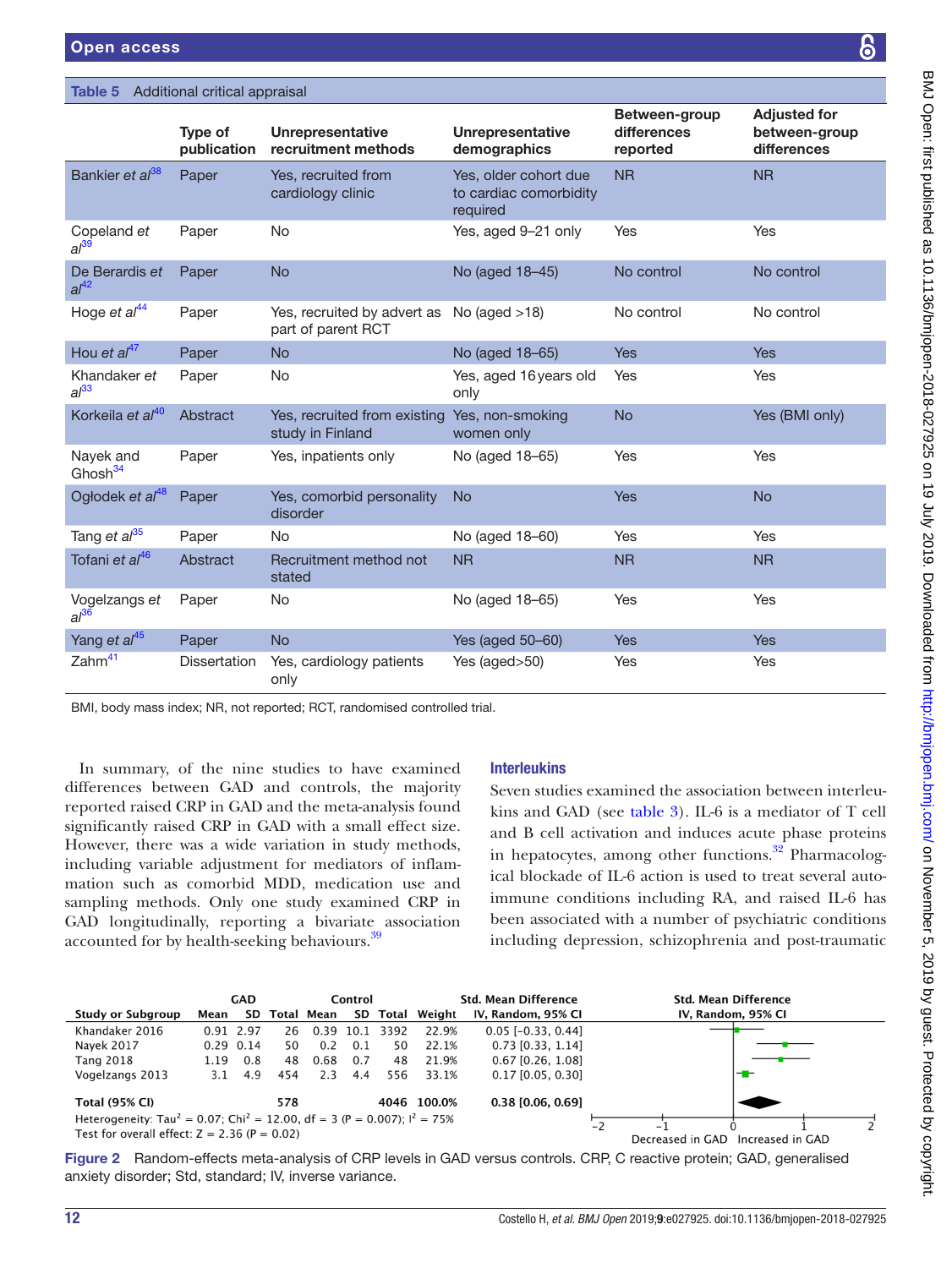stress disorder (PTSD). $32\frac{43}{1}$  We found IL-6 was the most frequently measured interleukin, with five studies (n=2066) examining changes in patients with GAD compared with controls. $3536414445$  The largest study investigated differences between 454 participants with a diagnosis of GAD and 556 controls from The Netherlands Study of Depression and Anxiety cohort. $36$  Although analysis was conducted on anxiety disorders as a whole, the mean difference in IL-6 in people with GAD compared with controls obtained through direct communication with the author showed significantly higher levels in GAD. However, it is unclear whether these differences remain significant after adjustment for group differences and no associations were found between IL-6 and participants who had all types of anxiety disorder. $36$  Two studies  $35\frac{45}{10}$  $(n=165)$ , one of which used saliva samples,  $45$  reported significantly higher IL-6 in medication-naïve participants with a diagnosis of GAD compared with age-matched and sex-matched healthy controls.

No difference was found in a combined inflammatory index consisting of CRP, IL-6 and TNF-α in a study of 93 patients with GAD and comorbid ischaemic heart disease.<sup>41</sup> One case-controlled study<sup>35</sup> of 48 Chinese outpatients presenting for the first time with a diagnosis of GAD and 48 age-matched, sex-matched and education-matched controls accounted for all results for IL-1α, IL-5, IL-8 and IL-12p70. This study found significantly higher levels of IL-1α, IL-8 and IL-12p70 in patients with GAD, in addition to higher levels of IL-1α and IL-8 with increased severity of GAD (as measured by the GAD-7 scale), but did not account for chronic physical comorbidities during recruitment or in analysis. Both IL-1 $\alpha$  and IL-8 have proinflammatory functions as chemoattractants for leukocytes and haematopoiesis, and have been targeted for treatments in a number of autoimmune conditions. $32$ However, there was no association between GAD and IL-5, which is thought to predominantly mediate myeloid cell activation and is a target of treatment in asthma.<sup>[32](#page-15-21)</sup> The same study<sup>35</sup> also examined IL-2, which has a major role in T cell-mediated autoimmune and inflammatory conditions[.32](#page-15-21) The results showed significantly higher IL-2 in patients with GAD; however, this conflicted with results from a smaller study (n=24) that found no significant difference between medication-naïve patients with GAD and controls, although few details of the characteristics of participants, sampling or analysis were reported in this abstract.<sup>4</sup>

One study that measured IL-1 using sputum analysis found significantly higher levels in GAD compared with controls in 69 participants recruited from the same Chinese hospital. $45$  Although IL-1 is proinflammatory, there are differences in function, dependent on the class of IL-1 protein measured which was not reported in this study[.45](#page-15-17)

IL-4 has several proinflammatory functions, including IgE class switching, expression of major histocompatibility complex (MHC) class II and acts as a survival factor for T and B cells. $32$  The only study to measure IL-4 found

no differences between 54 patients with GAD recruited from community mental health teams and primary care after controlling for age, sex, BMI, smoking, alcohol consumption and comorbid depression.<sup>[47](#page-15-9)</sup> This study<sup>47</sup> also investigated IL-10, which was the only cytokine with an anti-inflammatory function to be measured and is involved in immunosuppression of T cell subsets and B cell immunoglobulin production. This found significantly lower levels of IL-10 (OR 0.35,p=0.003) in patients with GAD. However, this opposed findings from a smaller study (n=24) which reported significantly higher levels of IL-10 in patients with GAD compared with controls, although it was not reported whether this association remained significant after controlling for group differences.<sup>[46](#page-15-15)</sup>

In summary, IL-6 was the most commonly measured interleukin raised in GAD compared with controls in the majority of studies; however, no study examined the longitudinal association with GAD. Other interleukins were examined by relatively few studies that examined small numbers cross-sectionally with mixed findings.

# Interferon-**γ**

IFN-γ has antiviral roles, including promoting cytotoxic activity, MHC class I and II upregulation, natural killer (NK) cell activation, and is a treatment target in inflam-matory conditions such as Crohn's disease.<sup>[32](#page-15-21)</sup> Three studies investigated IFN- $\gamma$  levels in GAD (n=330).<sup>35 40 47</sup> The largest study (n=118) found higher IFN-γ in patients with GAD from the UK that remained significant after adjustment for age, gender, BMI, smoking, alcohol and comorbid depression, but did not adjust for anxiolytic medication use in analysis. $47$  This finding was supported by a study of 96 participants which reported higher IFN-γ levels in GAD and a significant positive correlation between anxiety severity and IFN- $\gamma$ .<sup>[35](#page-15-14)</sup> Conflicting findings were reported by a Finnish study of 116 participants, which found significantly lower IFN-γ in patients with GAD. However, the number of participants with a diagnosis of GAD, differences between groups and adjustment for potential confounders were not reported. $40$  In summary, only a few small cross-sectional studies have examined differences in IFN-γ between GAD and control groups, and their findings were mixed.

### Tumour necrosis factor-**α**

TNF- $\alpha$  has a wide array of roles in host defence, including initiating a strong acute inflammatory response but limiting duration of inflammatory activation, and is the target of blocking monoclonal antibodies in the treatment of a wide array of autoimmune conditions including Crohn's disease and RA. $^{32}$  Six studies (n=2300) investigated TNF- $\alpha$  in GAD, with mixed findings. Three studies (n=303) found TNF- $\alpha$  significantly raised in patients with GAD compared with controls.<sup>40 45'47</sup> However, the largest study to measure TNF- $\alpha$  (n=1010) found no difference between participants with GAD and controls, and no correlation between TNF- $\alpha$  and anxiety symptoms.<sup>[36](#page-15-16)</sup> This finding was supported by a study of 93 patients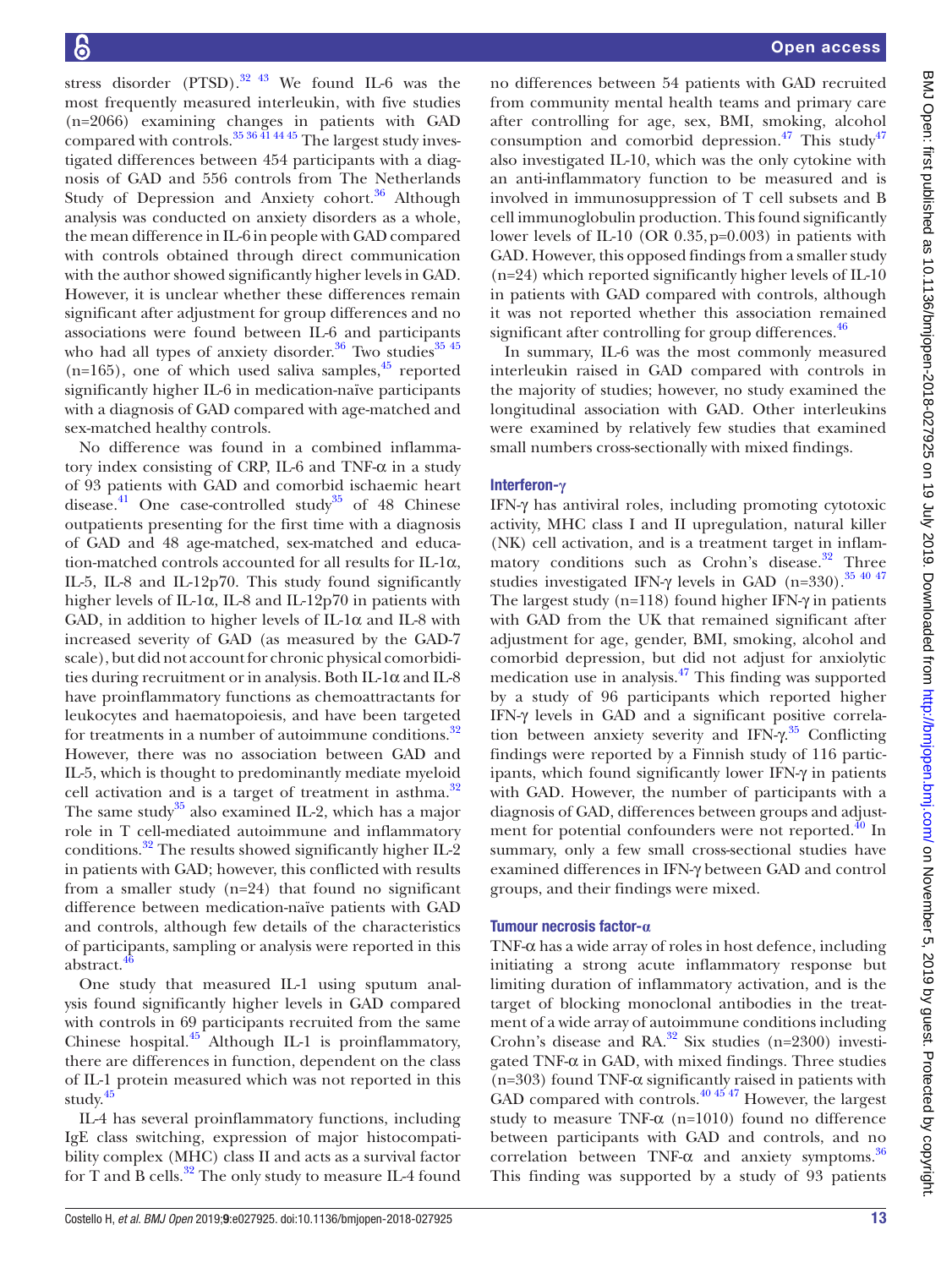with GAD and comorbid ischaemic heart disease using a combined inflammatory index of CRP, IL-6 and TNF-α which reported no difference compared with controls.<sup>[41](#page-15-18)</sup> In summary, although the majority of the studies to measure differences in TNF-α between GAD and controls reported significantly raised levels, these comprised small cross-sectional studies and the largest study reported no difference.

#### Other cytokines

One study compared the levels of the proinflammatory cytokines chemokine C-C motif ligand 5 (CCL-5), monocyte chemoattractant protein-1 (MCP-1) and stromal derived factor-1 (SDF-1) in 120 medication-naïve, physically well patients with a diagnosis of GAD and comorbid personality disorder with  $40$  controls.<sup>48</sup> Significantly higher levels of MCP-1 and SDF-1 were reported in both men and women, and higher CCL-5 in men but not women with a diagnosis of GAD compared with controls.<sup>48</sup>

#### **DISCUSSION**

To our knowledge, this is the first systematic review and meta-analysis focusing on inflammatory cytokines in GAD. Using a range of databases we identified 14 studies, comprising 1188 participants with GAD and which measured 16 cytokines. We found significantly raised levels of CRP, IFN-γ and TNF-α in people with GAD compared with controls, which were findings replicated in two or more studies. A further 10 proinflammatory cytokines were reported to be significantly raised in GAD in at least one study; however, 6 of 14 studies found no difference in at least one cytokine.

Despite substantial efforts to acquire data by contacting the authors, it was only possible to conduct a meta-analysis of CRP. This identified significantly higher levels in GAD compared with controls with a small effect size (SMD=0.38), although there was evidence of significant heterogeneity across studies  $(I^2=75\%)$ . This effect size in CRP is greater than has been reported in other anxiety disorders (PTSD: SMD=–0.14)<sup>[24](#page-14-19)</sup> or MDD  $(SMD=0.14)$ <sup>[6](#page-14-4)</sup>) and is similar to that reported in schizophrenia  $(SMD=0.45)$ .<sup>49</sup> However, the effect size of our meta-analysis was driven by findings in poorer quality studies with small sample sizes. The two higher quality, larger studies reported a smaller effect size and no significant difference between groups, respectively. As a result, further high-quality studies are required to confirm our findings of raised CRP in GAD.

Although we were only able to meta-analyse CRP, meta-analyses of different cytokines in other anxiety disorders have been conducted with larger effect sizes. A meta-analysis of inflammatory markers in PTSD identified 20 studies which reported increased IL-6, IL-1β, TNF-α and IFN-γ levels, with effect sizes ranging from small (IFN-γ: SMD 0.49) to large 1.42 (IL-1β: SMD 1.42).<sup>24</sup> However, a systematic review and meta-analysis of proinflammatory cytokines in OCD identified 12 studies,

and concluded that there was a significant reduction in IL-1β with moderate effect size (SMD=−0.60, p<0.001), and only IL-6 levels were significantly increased after subgroup analysis in medication-free adults with OCD.<sup>7</sup> It is unclear whether this profile of inflammatory marker changes would follow a similar pattern in GAD if future studies enabled further meta-analysis.

In light of the high heterogeneity among studies, low participant numbers, and inconsistent reporting and adjustment for known confounding factors such as BMI, smoking, medication use and comorbidities, our findings should be interpreted with caution. It was not possible to analyse the cause of the degree of heterogeneity due to the paucity of studies. Other known mediators of inflammation $^{24}$  such as physical activity, raised blood pressure and genetics were not accounted for. Furthermore, reporting of GAD severity and duration of symptoms was generally poor, preventing detailed analysis of whether inflammatory markers predicted outcomes and quality of life. We also found limitations in inclusion of specific demographics of participants with GAD. For example, despite GAD in older adults being prevalent and often treatment-resistant, $50-52$  only two studies included participants over the age of 65, both of which only included patients with comorbid ischaemic heart disease.

We are beginning to understand the interplay between cytokines, the immune system and mental health. $1\frac{53}{2}$  At a molecular level we are aware that proinflammatory cytokines, including IFN, IL-1β and TNF, can reduce the availability of monoamines by inducing expression of presynaptic reuptake pumps and inhibiting enzymes involved in monoamine synthesis, $54$  linking the monoamine theory of anxiety with inflammatory mechanisms. There is also a growing understanding of the relationship between systemic inflammation and the central nervous system  $(CNS)$ .<sup>155</sup> Microglial activation has been shown to be mediated by peripheral cytokines, and increased activation has been found in postmortem studies of patients with MDD and schizophrenia.<sup>[1](#page-14-0)</sup> No study we identified correlated inflammatory marker changes with in vivo microglial activation imaging in GAD, and to our knowledge no research on postmortem microglial changes in GAD has been conducted. Increased neuronal activity has also been shown to induce inflammatory and vascular changes in the brain, suggesting that psychological stress can not only be induced by inflammation but perpetuate chronic low-grade inflammation seen in other vascular and neurodegenerative disorders.<sup>55</sup> Understanding interactions between the CNS and immune system and identifying biomarkers of GAD offer potential for novel therapeutic approaches. The revolution of development of monoclonal-antibody therapies for inflammatory disor $ders<sup>56</sup>$  raises the possibility of repurposing these medications for trials in treatment-resistant GAD if specific and consistent profiles of inflammatory biomarkers are identified.

However, it remains unclear as to whether inflammation plays a causal role in GAD.<sup>4354</sup> For example, although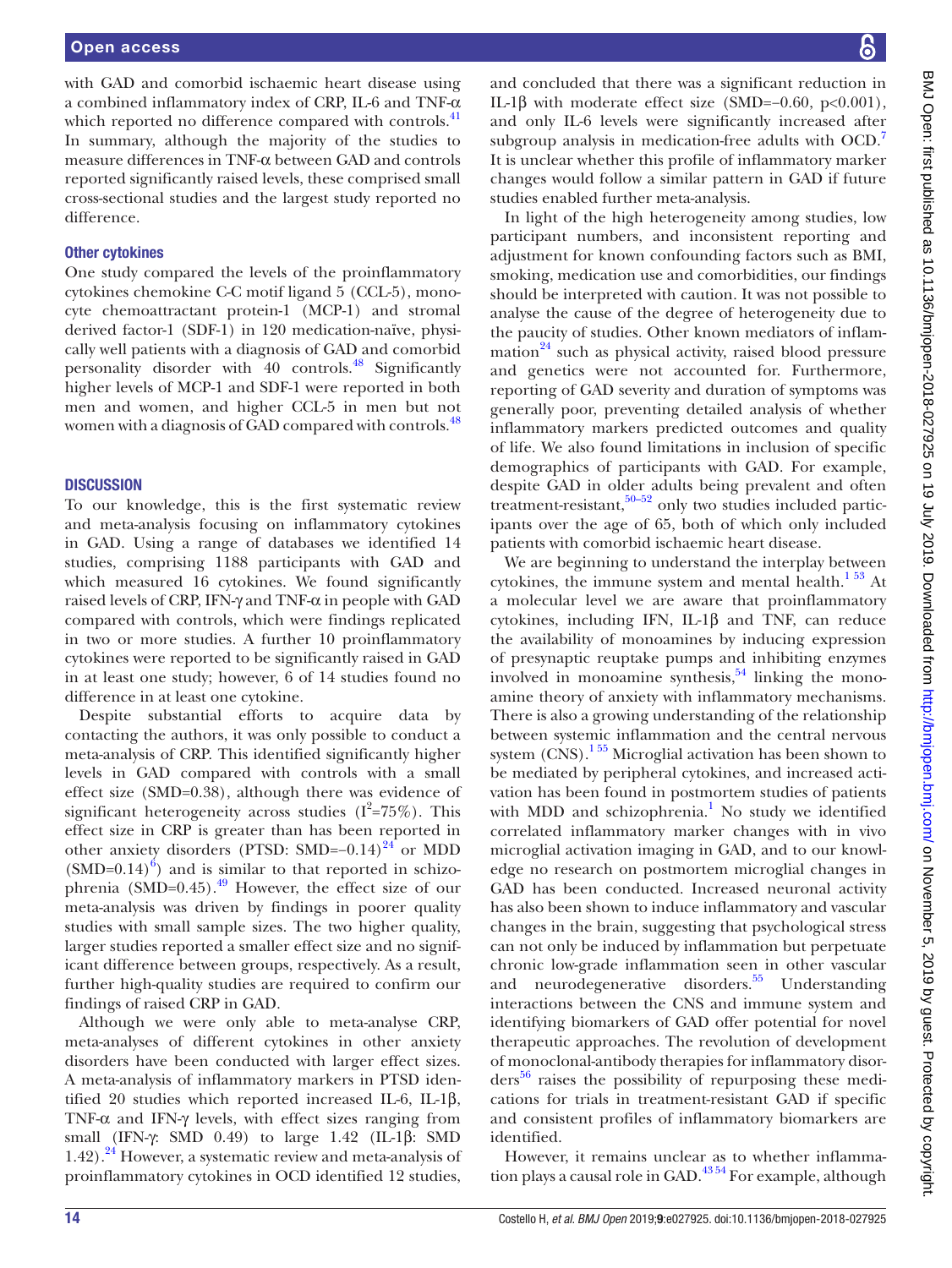IL-6 is a successful target for treatment in a number of autoimmune conditions and raised IL-6 is implicated in several psychiatric disorders, it also acts to reduce other proinflammatory cytokines such as TNF via negative feedback and is induced by physical exercise, hyperthermia, fasting, sleep deprivation and sunlight exposure without activation of other proinflammatory cytokines.<sup>43</sup> This raises the question as to whether inflammation in GAD is a consequence rather than a cause of symptoms. This will only be answered by large prospective longitudinal studies, better characterising the relationship between inflammation and GAD. However, remarkably our review identified only one longitudinal study of inflammation in patients with GAD that examined a cohort of adolescents until the age of 21 and only investigated CRP.

Recent studies using Mendelian randomisation in depression have suggested that cytokines such as IL-6 are causal risk factors for depression, $57$  and trials of immuno-therapy in psychosis are already under way.<sup>[58](#page-15-30)</sup> Our study suggests that GAD is an important candidate for future similar studies exploring causality of inflammation and potentially novel drug trials.

#### **CONCLUSION**

There is some preliminary evidence to suggest a raised inflammatory response in GAD, although it is unclear whether inflammatory cytokines play a role in the aetiology. GAD remains a poorly studied area of psychiatric neuroinflammatory research compared with other mental illnesses such as MDD and schizophrenia. While we are a long way from using inflammatory cytokines as a biomarker or treatment target in GAD, current findings reflect inflammatory changes seen in other mental illnesses and highlight the importance of ongoing investigation of the role inflammation plays in the development and course of GAD. Further, methodologically consistent, prospective, longitudinal studies examining the mechanisms and relationship between inflammation and GAD, while accounting for known mediators of cytokine production, are required.

Contributors RH, RLG and HC were involved in the initial design of the research. EA and HC performed the data extraction of the included studies and quality analysis. HC wrote the initial draft of the manuscript and did the statistical analysis, with supervision from RLG and RH. RH, RLG and HC participated in the critical revision of the article, and all authors approved the final article.

Funding HC and EA are NIHR Academic Clinical Fellows (ACF). This research was supported by the NIHR Biomedical Research Centre at University College London/ University College Hospital London.

Competing interests None declared.

Patient consent for publication Not required.

Provenance and peer review Not commissioned; externally peer reviewed.

Data sharing statement All data extracted for this systematic review and metaanalysis are available via direct contact with HC.

Open access This is an open access article distributed in accordance with the Creative Commons Attribution 4.0 Unported (CC BY 4.0) license, which permits others to copy, redistribute, remix, transform and build upon this work for any purpose, provided the original work is properly cited, a link to the licence is given,

Open access

and indication of whether changes were made. See: [https://creativecommons.org/](https://creativecommons.org/licenses/by/4.0/) [licenses/by/4.0/](https://creativecommons.org/licenses/by/4.0/).

#### **REFERENCES**

- <span id="page-14-0"></span>1. Réus GZ, Fries GR, Stertz L, *et al*. The role of inflammation and microglial activation in the pathophysiology of psychiatric disorders. *[Neuroscience](http://dx.doi.org/10.1016/j.neuroscience.2015.05.018)* 2015;300:141–54.
- <span id="page-14-1"></span>2. Brown AS, Vinogradov S, Kremen WS, *et al*. Prenatal exposure to maternal infection and executive dysfunction in adult schizophrenia. *[Am J Psychiatry](http://dx.doi.org/10.1176/appi.ajp.2008.08010089)* 2009;166:683–90.
- 3. Benros ME, Waltoft BL, Nordentoft M, *et al*. Autoimmune diseases and severe infections as risk factors for mood disorders: a nationwide study. *[JAMA Psychiatry](http://dx.doi.org/10.1001/jamapsychiatry.2013.1111)* 2013;70:812.
- <span id="page-14-2"></span>4. O'dushlaine C, Rossin L, Lee PH, *et al*. Psychiatric genome-wide association study analyses implicate neuronal, immune and histone pathways. *[Nat Neurosci](http://dx.doi.org/10.1038/nn.3922)* 2015;18:199–209.
- <span id="page-14-3"></span>5. Khandaker GM, Cousins L, Deakin J, *et al*. Inflammation and immunity in schizophrenia: implications for pathophysiology and treatment. *[Lancet Psychiatry](http://dx.doi.org/10.1016/S2215-0366(14)00122-9)* 2015;2:258–70.
- <span id="page-14-4"></span>6. Howren MB, Lamkin DM, Suls J. Associations of depression with C-reactive protein, IL-1, and IL-6: a meta-analysis. *[Psychosom Med](http://dx.doi.org/10.1097/PSY.0b013e3181907c1b)* 2009;71:171–86.
- <span id="page-14-5"></span>7. Gray SM, Bloch MH. Systematic review of proinflammatory cytokines in obsessive-compulsive disorder. *[Curr Psychiatry Rep](http://dx.doi.org/10.1007/s11920-012-0272-0)* 2012;14:220–8.
- <span id="page-14-6"></span>8. Munkholm K, Vinberg M, Vedel Kessing L. Cytokines in bipolar disorder: a systematic review and meta-analysis. *[J Affect Disord](http://dx.doi.org/10.1016/j.jad.2012.06.010)* 2013;144:16–27.
- <span id="page-14-7"></span>9. Meyer U, Feldon J. Neural basis of psychosis-related behaviour in the infection model of schizophrenia. *[Behav Brain Res](http://dx.doi.org/10.1016/j.bbr.2008.12.022)* 2009;204:322–34.
- 10. Goldsmith DR, Rapaport MH, Miller BJ. A meta-analysis of blood cytokine network alterations in psychiatric patients: comparisons between schizophrenia, bipolar disorder and depression. *[Mol](http://dx.doi.org/10.1038/mp.2016.3)  [Psychiatry](http://dx.doi.org/10.1038/mp.2016.3)* 2016;21:1696–709.
- <span id="page-14-8"></span>11. Rao JS, Harry GJ, Rapoport SI, *et al*. Increased excitotoxicity and neuroinflammatory markers in postmortem frontal cortex from bipolar disorder patients. *[Mol Psychiatry](http://dx.doi.org/10.1038/mp.2009.47)* 2010;15:384–92.
- <span id="page-14-9"></span>12. Khairova RA, Machado-Vieira R, Du J, *et al*. A potential role for pro-inflammatory cytokines in regulating synaptic plasticity in major depressive disorder. *[Int J Neuropsychopharmacol](http://dx.doi.org/10.1017/S1461145709009924)* 2009;12:561.
- <span id="page-14-10"></span>13. Kubera M, Obuchowicz E, Goehler L, *et al*. In animal models, psychosocial stress-induced (neuro)inflammation, apoptosis and reduced neurogenesis are associated to the onset of depression. *[Prog Neuropsychopharmacol Biol Psychiatry](http://dx.doi.org/10.1016/j.pnpbp.2010.08.026)* 2011;35:744–59.
- <span id="page-14-11"></span>14. Furtado M, Katzman MA. Neuroinflammatory pathways in anxiety, posttraumatic stress, and obsessive compulsive disorders. *[Psychiatry Res](http://dx.doi.org/10.1016/j.psychres.2015.05.036)* 2015;229:37–48.
- <span id="page-14-12"></span>15. Andlin-Sobocki P, Wittchen HU. Cost of anxiety disorders in Europe. *[Eur J Neurol](http://dx.doi.org/10.1111/j.1468-1331.2005.01196.x)* 2005;12 Suppl 1:39–44.
- 16. Baxter AJ, Scott KM, Vos T, *et al*. Global prevalence of anxiety disorders: a systematic review and meta-regression. *[Psychol Med](http://dx.doi.org/10.1017/S003329171200147X)* 2013;43:897–910.
- <span id="page-14-13"></span>17. Bystritsky A. Treatment-resistant anxiety disorders. *[Mol Psychiatry](http://dx.doi.org/10.1038/sj.mp.4001852)* 2006;11:805–14.
- <span id="page-14-14"></span>18. Bruce SE, Yonkers KA, Otto MW, *et al*. Influence of psychiatric comorbidity on recovery and recurrence in generalized anxiety disorder, social phobia, and panic disorder: a 12-year prospective study. *[Am J Psychiatry](http://dx.doi.org/10.1176/appi.ajp.162.6.1179)* 2005;162:1179–87.
- <span id="page-14-15"></span>19. Baldwin D, Woods R, Lawson R, *et al*. Efficacy of drug treatments for generalised anxiety disorder: systematic review and meta-analysis. *[BMJ](http://dx.doi.org/10.1136/bmj.d1199)* 2011;342:d1199.
- <span id="page-14-16"></span>20. Cuijpers P, Sijbrandij M, Koole S, *et al*. Psychological treatment of generalized anxiety disorder: a meta-analysis. *[Clin Psychol Rev](http://dx.doi.org/10.1016/j.cpr.2014.01.002)* 2014;34:130–40.
- <span id="page-14-17"></span>21. Härter MC, Conway KP, Merikangas KR. Associations between anxiety disorders and physical illness. *[Eur Arch Psychiatry Clin](http://dx.doi.org/10.1007/s00406-003-0449-y)  [Neurosci](http://dx.doi.org/10.1007/s00406-003-0449-y)* 2003;253:313–20.
- 22. Roy-Byrne PP, Davidson KW, Kessler RC, *et al*. Anxiety disorders and comorbid medical illness. *[Gen Hosp Psychiatry](http://dx.doi.org/10.1016/j.genhosppsych.2007.12.006)* 2008;30:208–25.
- <span id="page-14-18"></span>23. Uguz F, Akman C, Kucuksarac S, *et al*. Anti-tumor necrosis factoralpha therapy is associated with less frequent mood and anxiety disorders in patients with rheumatoid arthritis. *[Psychiatry Clin](http://dx.doi.org/10.1111/j.1440-1819.2008.01905.x)  [Neurosci](http://dx.doi.org/10.1111/j.1440-1819.2008.01905.x)* 2009;63:50–5.
- <span id="page-14-19"></span>24. Passos IC, Vasconcelos-Moreno MP, Costa LG, *et al*. Inflammatory markers in post-traumatic stress disorder: a systematic review, metaanalysis, and meta-regression. *[Lancet Psychiatry](http://dx.doi.org/10.1016/S2215-0366(15)00309-0)* 2015;2:1002–12.